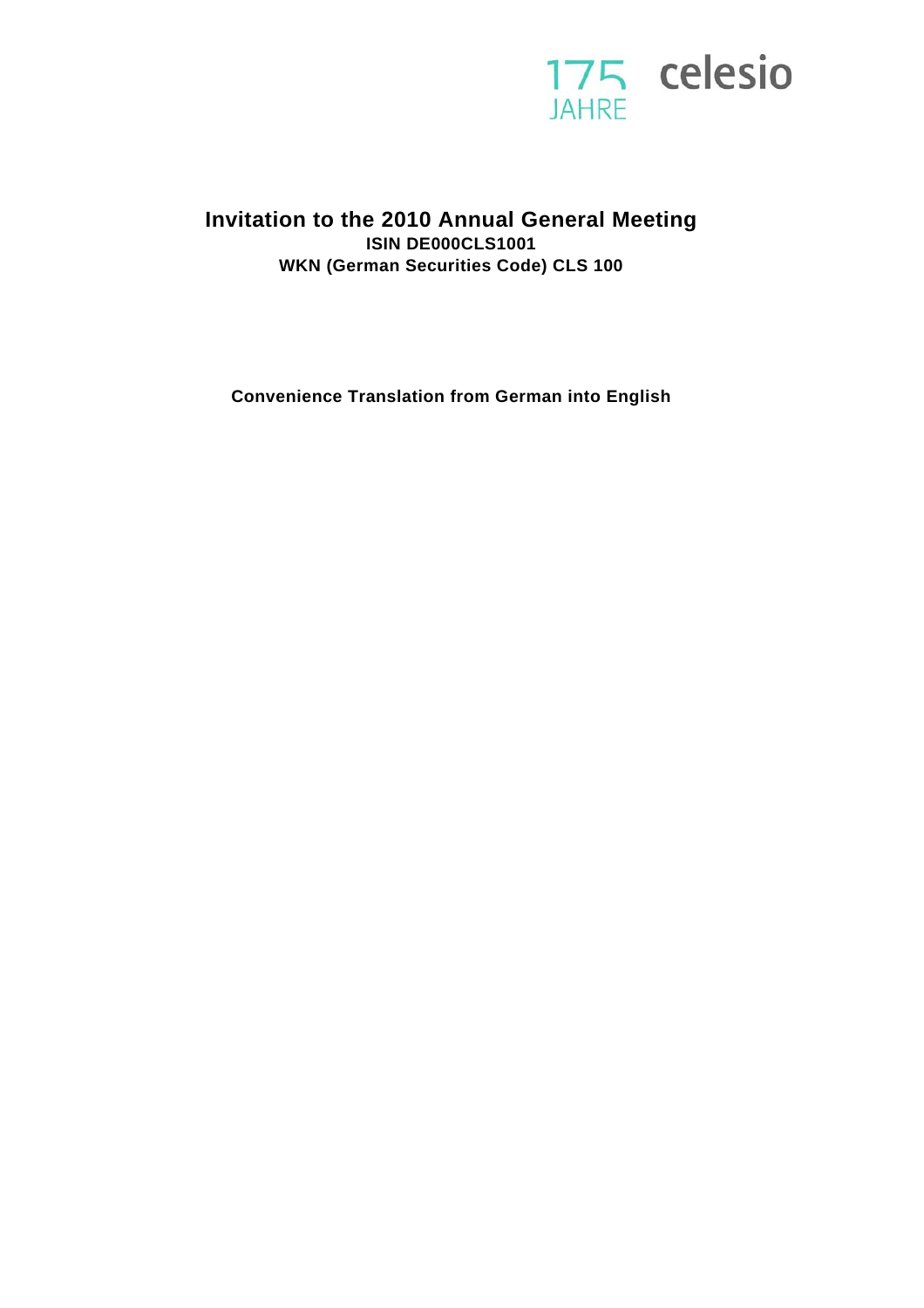

#### **Key financial figures of the Celesio Group: Five-year overview**

|                                                     |                  | 2005          | 2006     | 2007     | 2008              | 2009         |
|-----------------------------------------------------|------------------|---------------|----------|----------|-------------------|--------------|
| <b>Earnings position</b>                            |                  |               |          |          |                   |              |
| Revenue                                             | EUR <sub>m</sub> | 20,491.1      | 21,569.1 | 22,349.5 | $^{(1)}$ 21,166.6 | 21,497.2     |
| Gross profit                                        | EUR <sub>m</sub> | 2,235.5       | 2,431.6  | 2,523.7  | 2,410.5           | 2,507.2      |
| <b>EBITDA</b>                                       | EUR <sub>m</sub> | 745.9         | 803.7    | 842.5    | 657.3             | 627.6        |
| <b>EBIT</b>                                         | EUR <sub>m</sub> | 648.2         | 685.8    | 727.7    | 256.2             | 237.6        |
| adiusted <sup>2</sup>                               | EUR <sub>m</sub> | 648.2         | 685.8    | 727.7    | 543.2             | 511.9        |
| Profit before tax                                   | EUR <sub>m</sub> | 554.5         | 590.1    | 608.8    | 125.2             | 115.3        |
| adjusted <sup>2)</sup>                              | EUR <sub>m</sub> | 554.5         | 590.1    | 608.8    | 412.2             | 389.6        |
| Net profit/loss                                     | EUR <sub>m</sub> | $^{3)}$ 386.0 | 425.6    | 435.4    | $-18.5$           | 2.3          |
| adjusted <sup>2)</sup>                              | EUR <sub>m</sub> | $3)$ 386.0    | 425.6    | 435.4    | 268.5             | 268.7        |
| Earnings per share                                  | <b>EUR</b>       | $^{3)}$ 2.24  | 2.49     | 2.53     | $-0.12$           | 0.00         |
| adjusted <sup>2)</sup>                              | <b>EUR</b>       | $^{3)}$ 2.24  | 2.49     | 2.53     | 1.56              | 1.56         |
|                                                     |                  |               |          |          |                   |              |
| <b>Financial position</b>                           |                  |               |          |          |                   |              |
| Cash inflow from operating activities <sup>9)</sup> | EUR <sub>m</sub> | 460.7         | 733.1    | 170.7    | 536.4             | 578.2        |
| Cash outflow from investing activities              | EUR m            | $-499.5$      | $-325.2$ | $-528.0$ | $-265.2$          | $-203.1$     |
|                                                     |                  |               |          |          |                   |              |
| Assets position <sup>4)</sup>                       |                  |               |          |          |                   |              |
| <b>Total assets</b>                                 | EUR <sub>m</sub> | 7,511.7       | 7,926.5  | 8,343.2  | 7,523.3           | 8,066.5      |
| Equity                                              | EUR <sub>m</sub> | 2,284.2       | 2,628.1  | 2,819.6  | 2,269.6           | 2,347.4      |
| Equity ratio                                        | $\%$             | 30.4          | 33.2     | 33.8     | 30.2              | 29.1         |
| Non-current assets                                  | EUR <sub>m</sub> | 3,225.1       | 3,446.8  | 3,866.9  | 3,287.1           | 3,434.0      |
| <b>Current assets</b>                               | EUR <sub>m</sub> | 4,286.6       | 4,479.7  | 4,476.2  | 4,236.2           | 4,632.5      |
| Non-current liabilities                             | EUR <sub>m</sub> | 2,110.0       | 1,962.8  | 2,325.0  | 2,257.5           | 2,413.1      |
| <b>Current liabilities</b>                          | EUR <sub>m</sub> | 3,117.5       | 3,335.6  | 3,198.6  | 2,996.2           | 3,306.0      |
|                                                     |                  |               |          |          |                   |              |
| The share                                           |                  |               |          |          |                   |              |
| Closing share price (Xetra) <sup>5)</sup>           | <b>EUR</b>       | 36.33         | 40.64    | 42.50    | 19.40             | 17.80        |
| Dividend per share <sup>5)</sup>                    | <b>EUR</b>       | $^{6)}$ 0.70  | 0.75     | 0.77     | 0.48              | $^{7)}$ 0.50 |
| Dividend yield <sup>8)</sup>                        | $\%$             | 1.9           | 1.8      | 1.8      | 2.5               | $^{7)}$ 2.8  |
|                                                     |                  |               |          |          |                   |              |
| Employees <sup>4)</sup>                             |                  | 35,407        | 36,442   | 37,516   | 37,746            | 46,095       |
| Retail pharmacies <sup>4)</sup>                     |                  | 2,045         | 2,100    | 2,273    | 2,337             | 2,296        |
| Wholesale branches <sup>4)</sup>                    |                  | 138           | 135      | 123      | 120               | 137          |

<sup>1)</sup> Restated to reflect the change in accounting policies in the Movianto business area.<br><sup>2)</sup> Adjusted for impairment losses recognised on intangible assets consisting of impairment losses on goodwill and brand

names. The tax impact of the impairment losses

is also included in the 2009 figure.<br><sup>3)</sup> Adjusted for trade tax reimbursements.

<sup>5)</sup> Adjusted for the 1:2 share split carried out on 24 July 2006.

 $6$ ) This includes a special dividend of EUR 0.03.

 $^{7)}$  Proposed by the Management Board and Supervisory Board to the 2010 annual general meeting.<br><sup>8)</sup> Related to closing share prices (Xetra).

<sup>8)</sup> Related to closing share prices (Xetra).<br><sup>9)</sup> Since 2008: interest paid and received is allocated to cash flow from financing activities.

 $4)$  Closing figures as at 31 December.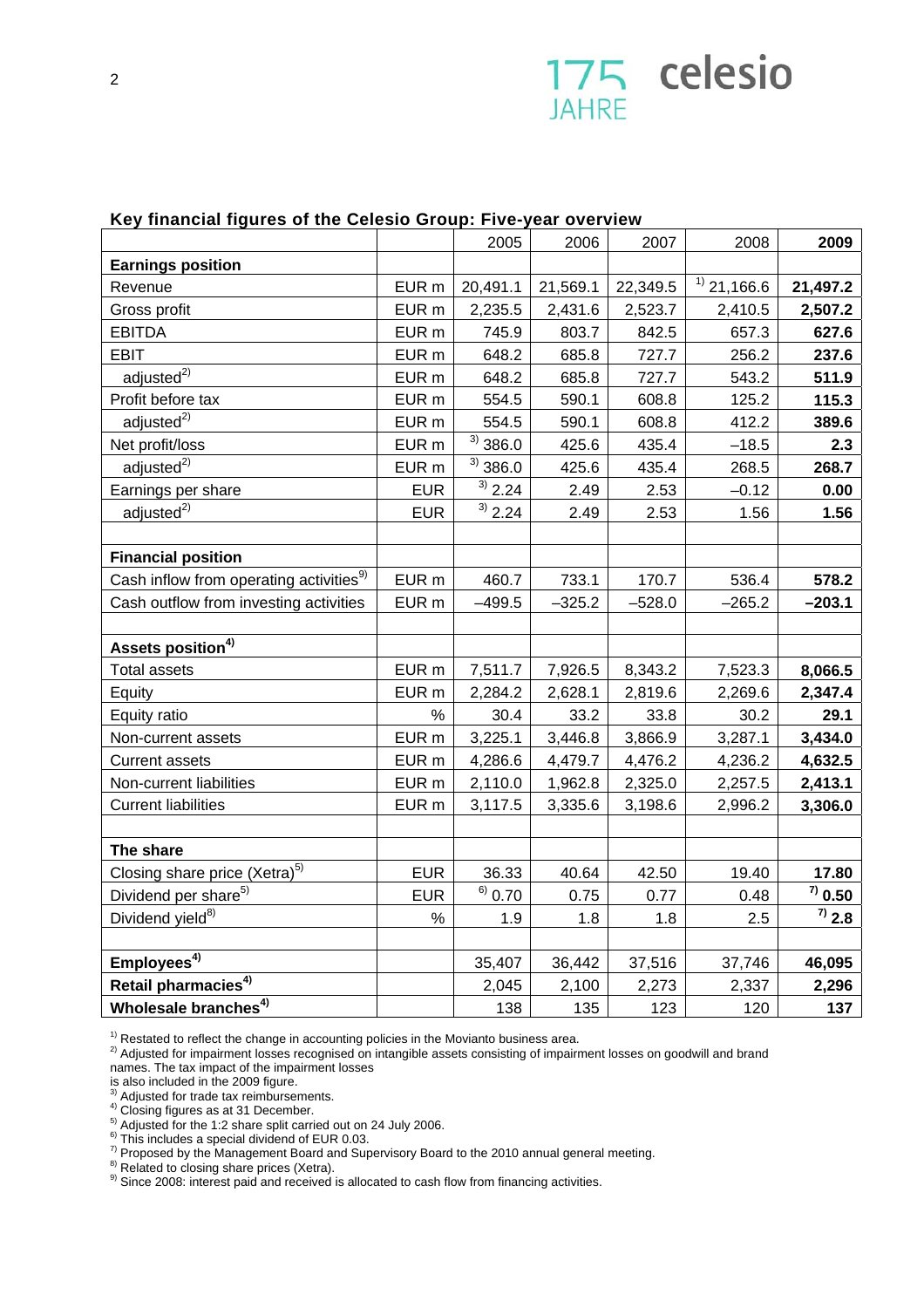

Dear Shareholders,

You are hereby invited to attend the Annual General Meeting of Celesio AG

**Thursday, 6 May 2010 at 10:00 a.m.**

in the Porsche-Arena Mercedesstr. 69 70372 Stuttgart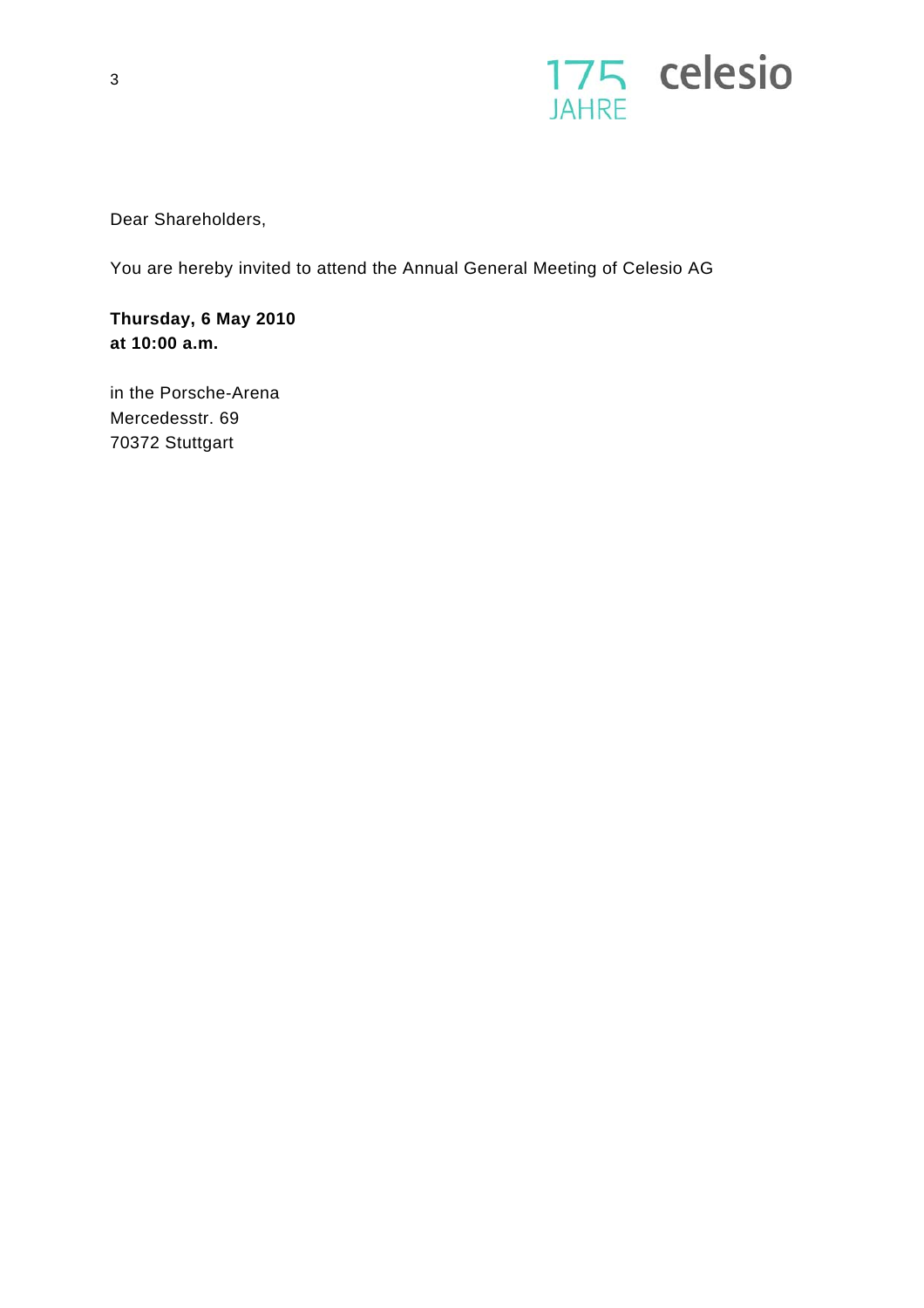

# **Contents**

| 1.  | Annual financial statements and consolidated financial statements                                                                                                                    | 6              |
|-----|--------------------------------------------------------------------------------------------------------------------------------------------------------------------------------------|----------------|
| 2.  | Appropriation of net retained profit                                                                                                                                                 | 6              |
| 3.  | Ratification of the actions of the members of the Management Board                                                                                                                   | 7              |
| 4.  | Ratification of the actions of the members of the Supervisory Board                                                                                                                  | 7              |
| 5.  | Election of the auditor and Group auditor                                                                                                                                            | $\overline{7}$ |
| 6.  | Authorisation to acquire own shares and use treasury shares and to exclude<br>pre-emptive subscription rights                                                                        | 7              |
| 7.  | Creation of a new Authorised Capital, exclusion of pre-emptive subscription<br>rights                                                                                                | 10             |
| 8.  | Authorisation to issue bonds with warrants and convertible bonds                                                                                                                     | 13             |
| 9.  | Amendment to the Articles of Association in accordance with the Act<br>Implementing the Shareholder Rights Directive (Gesetz zur Umsetzung der<br>Aktionärsrechterichtlinie, "ARUG") | 19             |
| 10. | Amendment to $\S 3$ (6) of the Articles of Association                                                                                                                               | 20             |
| 11. | Election of a new member to the Supervisory Board                                                                                                                                    | 21             |
| 12. | Remuneration system for members of the Management Board of Celesio AG                                                                                                                | 22             |
|     | Report of the Management Board on agenda item 6                                                                                                                                      | 22             |
|     | Report of the Management Board on agenda item 7                                                                                                                                      | 24             |
|     | Report of the Management Board on agenda item 8                                                                                                                                      | 27             |
|     | Attendance at the Annual General Meeting                                                                                                                                             | 30             |
|     | Share and voting rights                                                                                                                                                              | 31             |
|     | Proxy voting                                                                                                                                                                         | 31             |
|     | Company-appointed proxies                                                                                                                                                            | 32             |
|     | Shareholders' rights: motions to amend the agenda                                                                                                                                    | 33             |
|     | Shareholders' rights: shareholder counter-motions/nominations                                                                                                                        | 33             |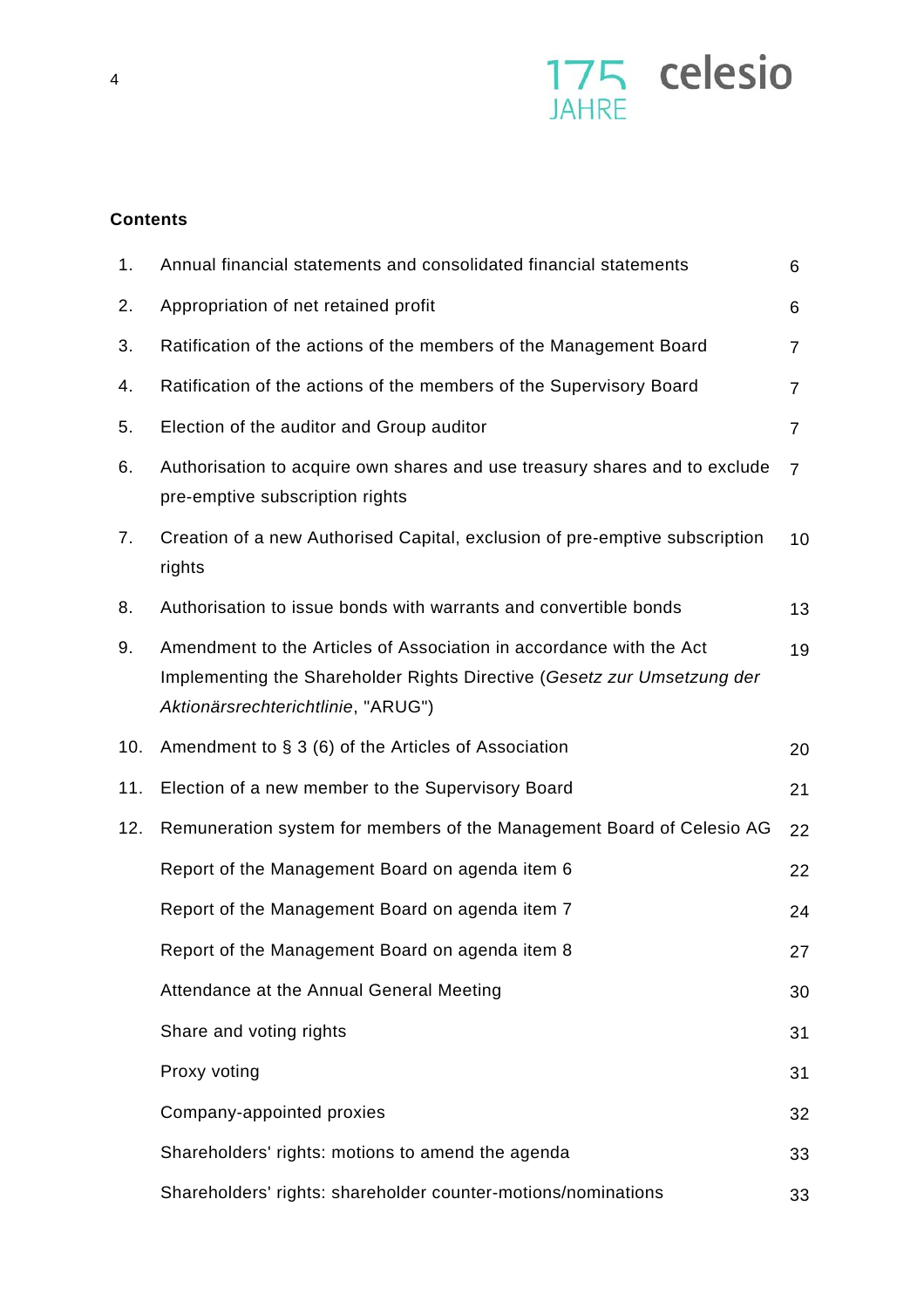

| Shareholders' rights: shareholders' right to information                                                          | 35 |
|-------------------------------------------------------------------------------------------------------------------|----|
| Website providing access to information pursuant to § 124a German Stock<br>Corporation Act (Aktiengesetz, "AktG") | 36 |
| Webcast                                                                                                           | 35 |
| Contact information                                                                                               | 36 |
| Directions to the Porsche-Arena in Stuttgart                                                                      | 37 |
| Financial calendar                                                                                                | 39 |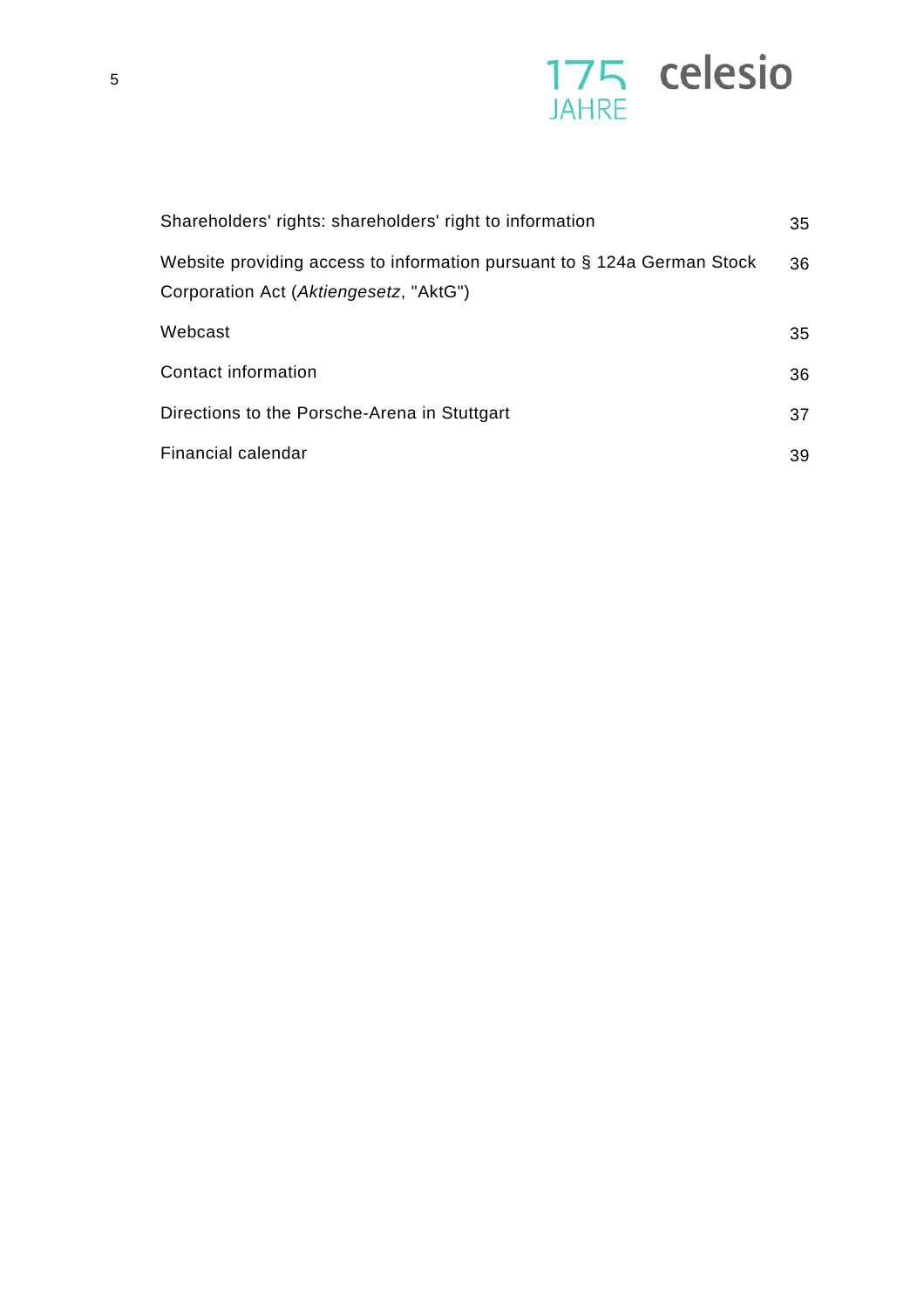

## **Agenda**

**1. Presentation of the adopted annual financial statements of Celesio AG and the approved consolidated financial statements as at 31 December 2009, the combined management report for Celesio AG and the Group, including the explanatory report of the Management Board on the disclosures pursuant to §§ 289 (4), 315 (4) German Commercial Code (***Handelsgesetzbuch***, "HGB") and the report of the Supervisory Board for financial year 2009** 

The aforementioned documents are available for inspection online at www.celesio.com/hauptversammlung and at the business premises at the Company's registered office. Shareholders may also request that copies be made available to them by post. These documents will also be available for inspection at the Annual General Meeting. The Management Board will discuss these documents and the Chairman of the Supervisory Board will comment on the Report of the Supervisory Board at the Annual General Meeting. This agenda item will not be subject to any resolution.

## **2. Resolution on the appropriation of net retained profit for financial year 2009**

The Management Board and the Supervisory Board propose that the net retained profit of EUR 85,050,000 reported for financial year 2009 be appropriated as follows:

- a) Distribution of a dividend of EUR 0.50 per share in the dividend-bearing share capital of EUR 217,728,000, which is divided into 170,100,000 no-par value shares  $=$  EUR 85,050,000
- b) The dividend is payable on 7 May 2010.

## **3. Resolution to ratify the actions of the members of the Management Board for financial year 2009**

The Management Board and the Supervisory Board propose that the actions of the Management Board members holding office during financial year 2009 be ratified for this period.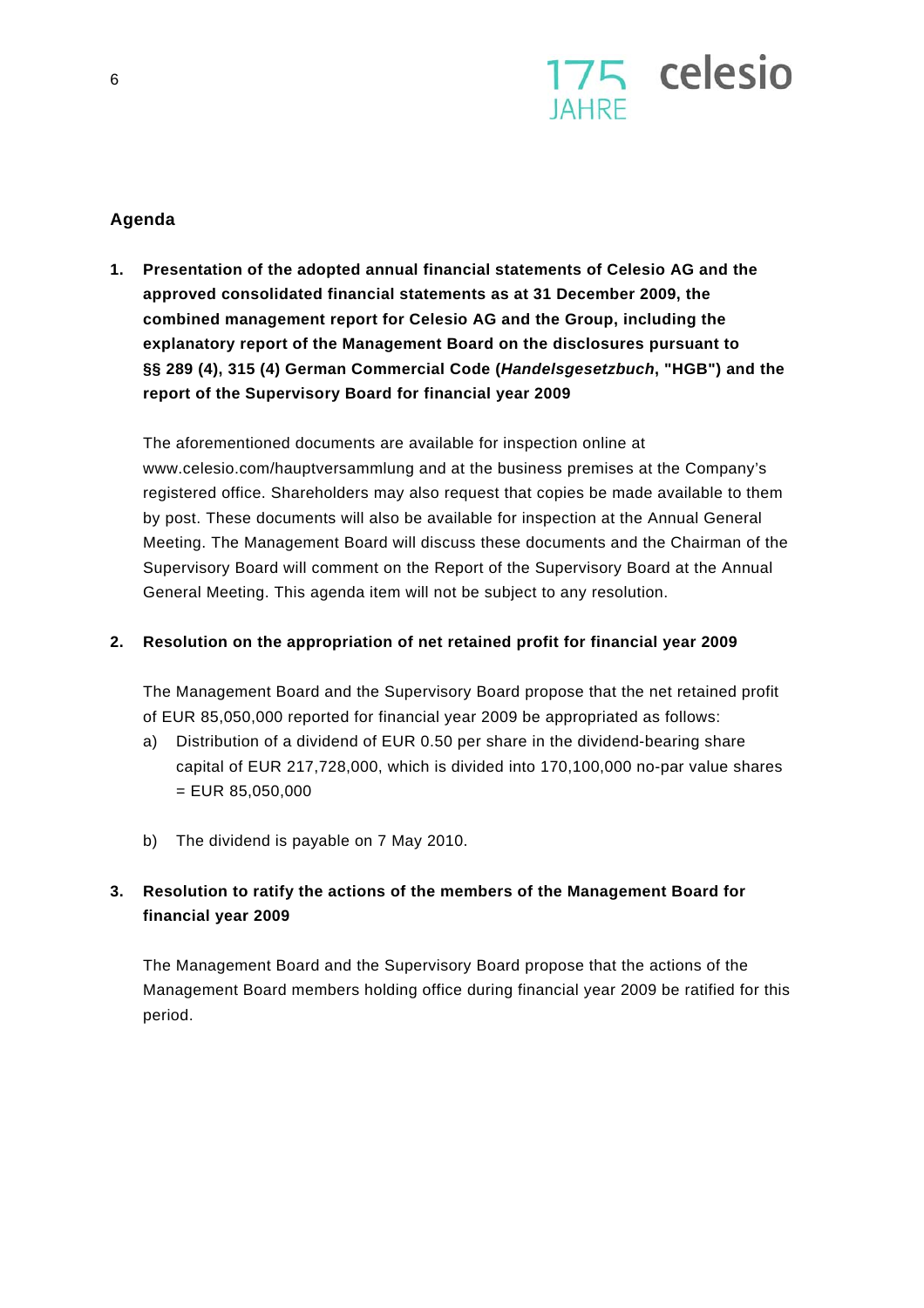

## **4. Resolution to ratify the actions of the members of the Supervisory Board for financial year 2009**

The Management Board and the Supervisory Board propose that the actions of the Supervisory Board members holding office during financial year 2009 be ratified for this period.

## **5. Election of the auditor and Group auditor for financial year 2010**

Based upon the recommendation of the Audit Committee, the Supervisory Board proposes that Ernst & Young GmbH Wirtschaftsprüfungsgesellschaft, Stuttgart, be elected as auditors of the Company and the Group for financial year 2010, as well as to perform the audit review of the interim financial reports for financial year 2010 and the audit review of the interim financial reports for financial year 2011, to be prepared prior to the Annual General Meeting in 2011, if an audit review of the interim financial reports is commissioned.

# **6. Resolution on the authorisation to acquire own shares and use treasury shares pursuant to § 71 (1) no. 8 German Stock Corporation Act (***Aktiengesetz***, "AktG") and to exclude pre-emptive subscription rights**

Due to the fact that the authorisation to acquire own shares adopted by the Annual General Meeting on 8 May 2009 will expire on 7 November 2010, it shall be proposed to the Annual General Meeting that it rescind the existing authorisation and replace it with the following authorisation.

The Management Board and the Supervisory Board propose adoption of the following resolution:

a) The Company is authorised to acquire shares in the Company representing up to 10% of the share capital existing at the date the resolution is adopted. The authorisation may not be used for trading in treasury shares.

At the Management Board's discretion, own shares may be purchased (1) on the open market or (2) by way of a public tender offer addressed to all shareholders of the Company.

(1) If own shares are acquired on the open market, the consideration per share paid by the Company (excluding incidental transaction costs) may not deviate by more than 10% above or below the price calculated in the opening auction in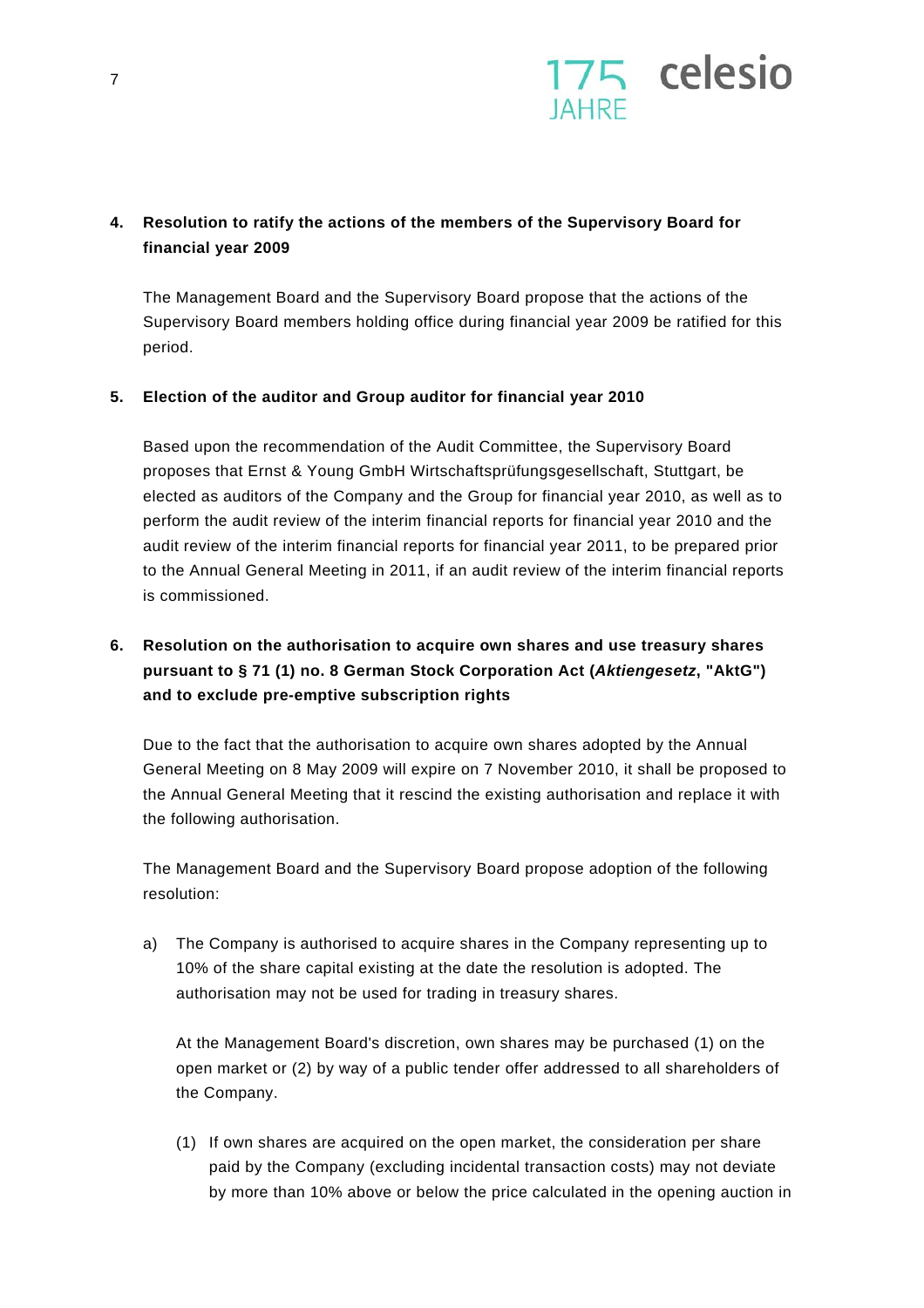

Xetra trading (or a comparable successor) on the Frankfurt Stock Exchange on the date on which the shares are acquired.

- (2) If own shares are acquired by way of a public tender offer addressed to all shareholders of the Company, the purchase price, or the limits of the purchase price range, offered per share (excluding incidental transaction costs) may not deviate by more than 20% above or below the arithmetic mean of the closing auction price in Xetra trading (or a comparable successor) on the Frankfurt Stock Exchange on the last three trading days prior to the date on which the tender offer is made public. Should any material deviations in the relevant price arise following publication of the tender offer, the offer may be adjusted. In such instances, any adjustment would be applied to the price quoted on the third trading day prior to publication of the adjustment of the tender offer. The volume of the tender offer can be limited. In event the offer is over-subscribed, tenders must be accepted in proportion to the respective number of shares tendered. The right of the shareholders to tender their shares in proportion to their equity interest is excluded. The preferential acceptance of tenders of small quantities of shares not exceeding 100 shares per shareholder may be stipulated. The tender offer may be subject to further terms and conditions.
- b) The Management Board is authorised to sell treasury shares acquired on the basis of this or any prior authorisation, either on the open market or on the basis of an offer addressed to all shareholders, in keeping with the principle of equal treatment of shareholders.
- c) The Management Board is authorised, with the consent of the Supervisory Board, to use the treasury shares of the Company acquired on the basis if this or any prior authorisation for the following purposes:
	- (1) Sale to third parties in the context of the acquisition of companies, parts of companies or equity interests in companies as consideration for the transfer of companies, parts of companies or equity interests in companies.
	- (2) Retirement of shares, without the retirement or the implementation of thereof requiring any further resolution by the Annual General Meeting. The retirement of shares results in a reduction of the Company's share capital. This reduction of share capital may take place for any purpose permissible by law. Alternatively, the Management Board may stipulate that retiring shares will not alter the share capital as such but instead increase the proportionate interest held therein pursuant to § 8 (3) AktG. In this case, the Management Board is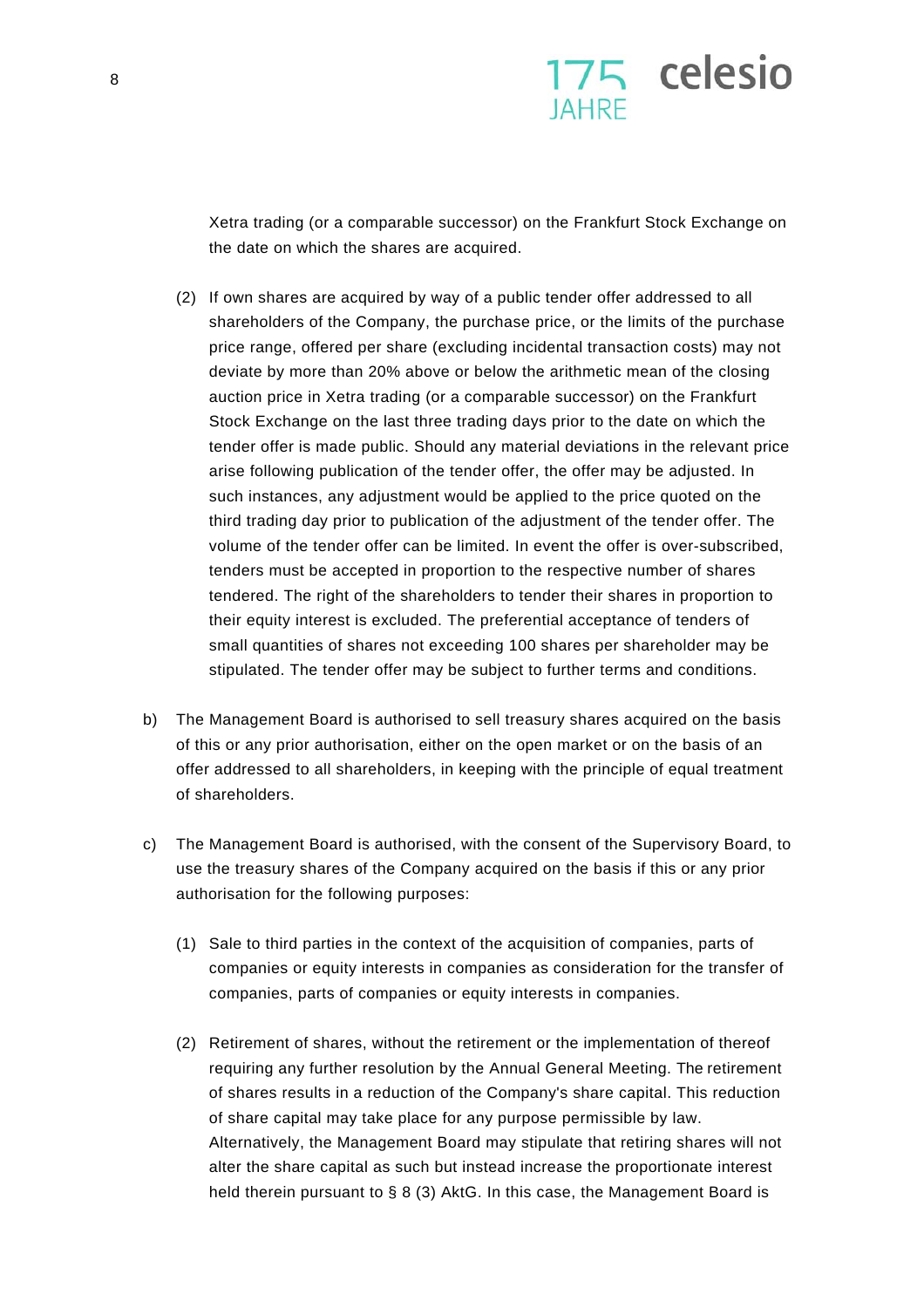

authorised to amend the number of shares set out in the Articles of Association.

- (3) Sale by any means other than the open market or a tender offer to all shareholders, provided the sale is effected against cash payment at a price that is not substantially below the quoted price of the Company's shares as at the date of sale. However, this authorisation is valid only subject to the stipulation that the shares sold without shareholders' pre-emptive rights under § 186 (3) sentence 4 AktG do not represent more than a total of 10% of the Company's share capital either at the date on which the authorisation enters into effect or is exercised. Any shares issued from Authorised Capital without shareholders' pre-emptive rights under § 186 (3) sentence 4 AktG during the term of this authorisation shall be counted toward this limit. Furthermore, any shares that have been or will be issued in order to service bonds with conversion or option rights or a conversion obligation shall be counted toward this limit if the bonds were issued during the term of this authorisation without pre-emptive rights in analogous application of § 186 (3) sentence 4 AktG.
- (4) Issue of shares to secure and satisfy conversion or option rights granted by the Company or by a subordinate Group company upon the issue of bonds, or to secure and satisfy conversion obligations arising from bonds issued by the Company or by a subordinate Group company.
- d) The authorisation to acquire own shares, to retire them and to re-sell them pursuant to a), b) and c) above may be exercised on one or on several occasions, in whole or in part, to fulfil one or several purposes and – to the extent permissible – may also be exercised by subordinate Group companies or by third parties on the account of the Company or subordinate Group companies.
- e) Shareholders' pre-emptive rights shall be excluded where treasury shares are utilised pursuant to c) (1), (3) and (4) above.
- f) The authorisation to acquire own shares is valid until the expiry of 4 November 2011. The authorisation to acquire own shares and use treasury shares resolved by the Annual General Meeting on 8 May 2009 shall be superseded by this new authorisation once it enters into effect.

The report of the Management Board on this agenda item is reproduced at the end of the agenda.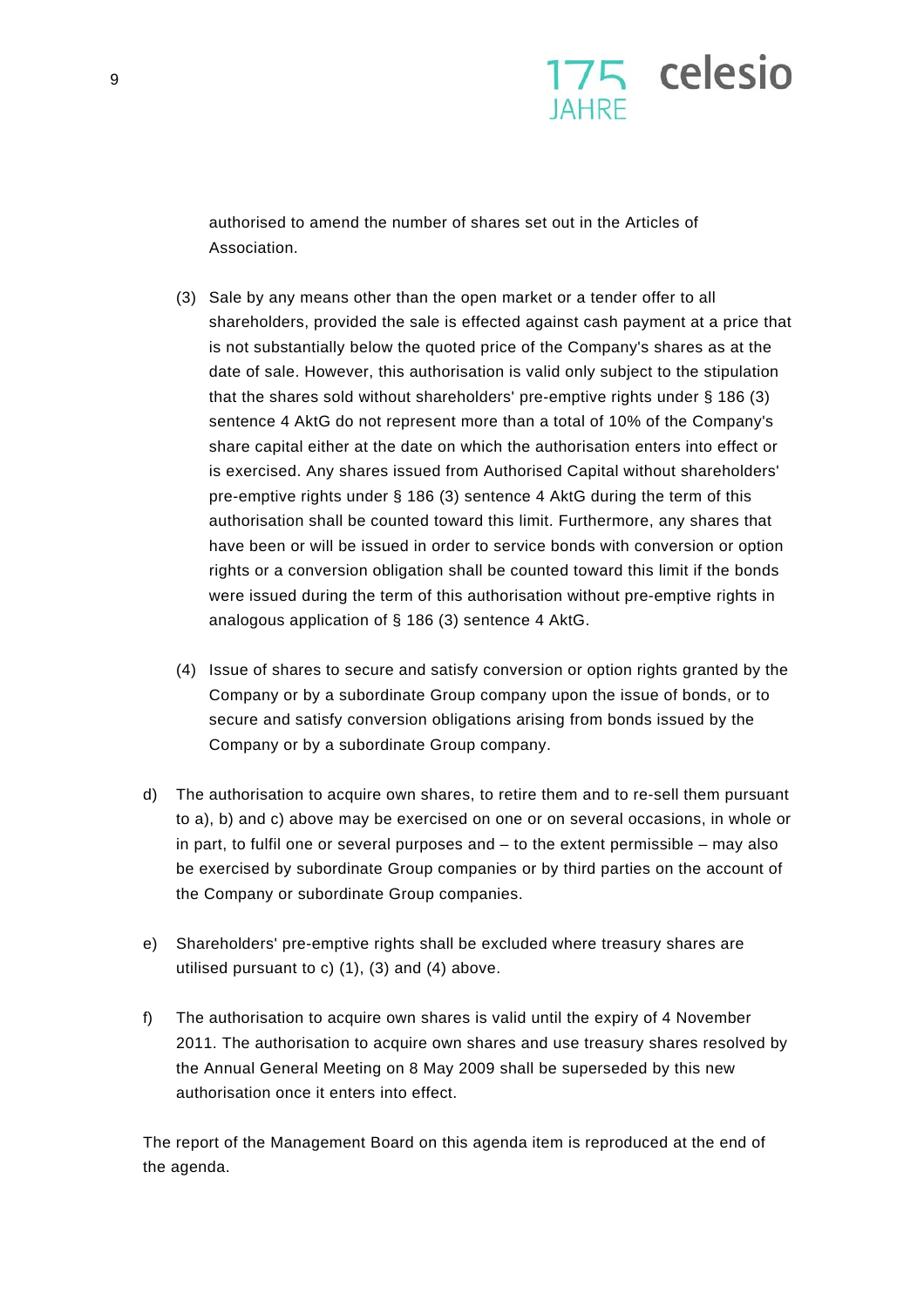

**7. Resolution on the rescission of Authorised Capital 2009 and the creation of a new Authorised Capital (Authorised Capital 2010), the exclusion of pre-emptive subscription rights and the corresponding amendment to the Articles of Association** 

Pursuant to § 3 (3) of the Articles of Association, the Management Board is currently authorised, with the consent of the Supervisory Board, to increase the Company's share capital on one or several occasions on or before 30 April 2014 by up to a total of EUR 65,318,400 by issuing new no-par value registered shares against cash and/or non-cash contributions (Authorised Capital 2009). The Company has not exercised this authorisation to date.

The issue of a convertible bond for a total principle amount of EUR 350,000,000 – which can be converted into shares in Celesio AG and which was issued in October 2009 under the exclusion of shareholders' pre-emptive rights in analogous application of § 186 (3) sentence 4 AktG – precludes the exercise of this authorisation to the extent that the option to exclude shareholders' pre-emptive rights pursuant to  $\S$  186 (3) sentence 4 AktG lapses if capital increases are implemented from authorised capital on the basis of Authorised Capital 2009. In order to provide management with the room to manoeuvre that had previously been afforded to it, Authorised Capital 2009 shall be rescinded and replaced by a new Authorised Capital 2010. The rescission of Authorised Capital 2009 must not enter into effect unless Authorised Capital 2009 is replaced by the new Authorised Capital 2010 in accordance with the following proposed resolution.

The Management Board and the Supervisory Board propose adoption of the following resolution:

- a) The authorisation of the Management Board resolved by the Annual General Meeting on 8 May 2009, to increase, with the consent of the Supervisory Board, the Company's share capital on one or several occasions on or before 30 April 2014 by up to a total of EUR 65,318,400 by issuing new no-par value registered shares against cash and/or non-cash contributions (Authorised Capital 2009), shall be rescinded upon the entry into effect of the new Authorised Capital 2010 resolved by the 2010 Annual General Meeting.
- b) The Management Board is authorised, with the consent of the Supervisory Board, to increase the Company's share capital on one or several occasions on or before 5 May 2015 by up to a total of EUR 65,318,400 by issuing new no-par value registered shares against cash and/or non-cash contributions (Authorised Capital 2010).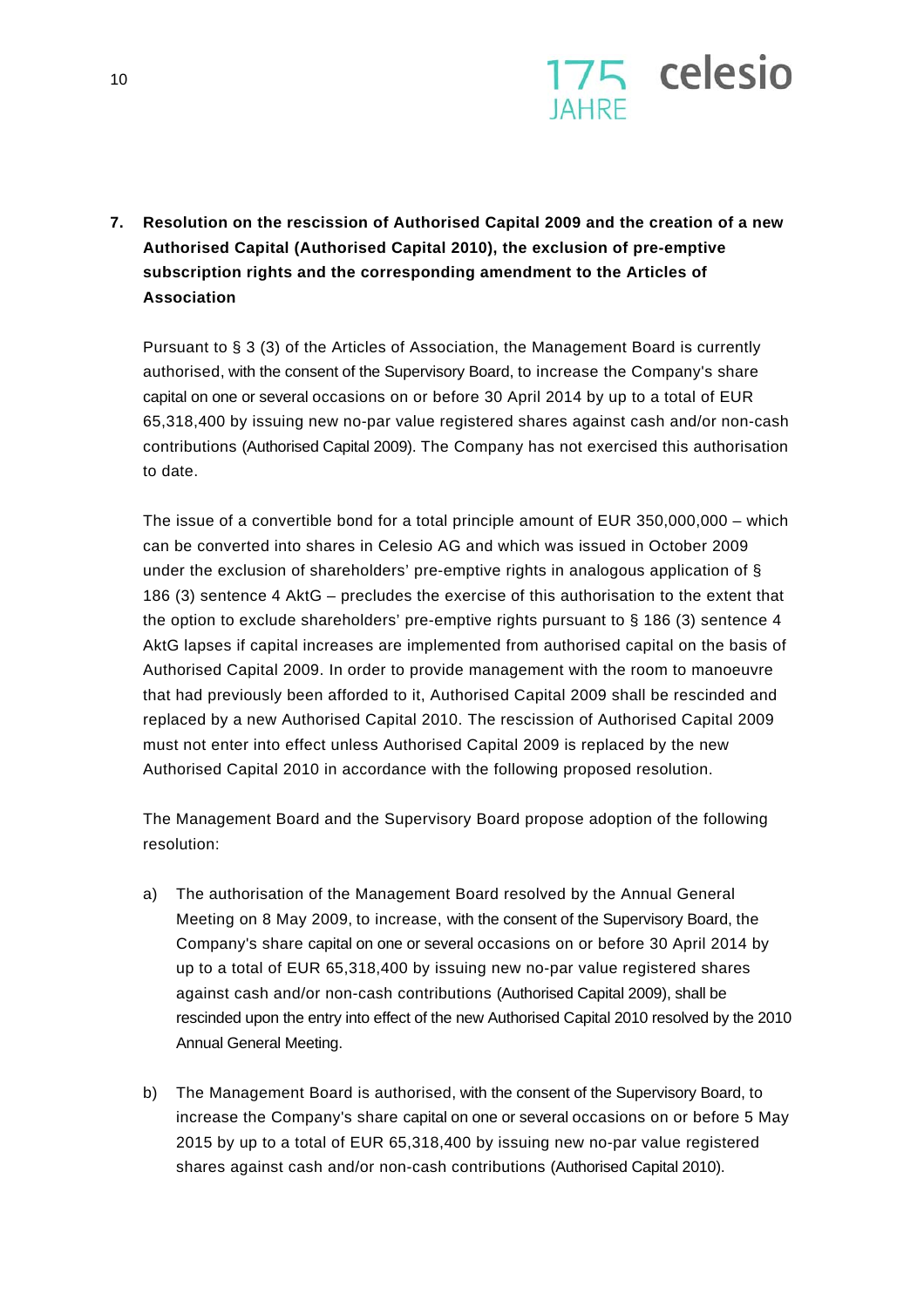

If the share capital is increased against cash contributions, the shareholders shall be granted pre-emptive subscription rights. Pursuant to § 186 (5) AktG, the new shares may also be purchased by banks, subject to the stipulation that they offer the shares to shareholders for subscription. The Management Board is authorised, with the consent of the Supervisory Board, to exclude shareholders' pre-emptive rights:

- for fractional amounts;
- to the extent necessary in order to grant to the holders of bonds with conversion or option rights or conversion obligations issued by the Company or subordinate Group companies pre-emptive rights to subscribe new shares to which they would be entitled upon the exercise of their conversion or option rights or upon satisfaction of a conversion obligation;
- if the issue price of the new shares is not substantially lower than the quoted share price and if the shares issued without pre-emptive rights under § 186 (3) sentence 4 AktG represent no more than a total of 10% of the share capital either at the date on which this authorisation enters into effect or is exercised. The number of treasury shares sold shall count toward this limit if they are sold during the term of this authorisation without shareholders' preemptive rights under § 186 (3) sentence 4 AktG. Furthermore, any shares that have been or will be issued in order to service bonds with conversion or option rights or a conversion obligation shall be counted toward this limit if the bonds were issued during the term of this authorisation without pre-emptive rights in analogous application of § 186 (3) sentence 4 AktG.

In addition, the Management Board is authorised, with the consent of the Supervisory Board, to exclude shareholders' pre-emptive rights in the case of capital increases against non-cash contributions.

The Management Board is also authorised, with the consent of the Supervisory Board, to stipulate the further details of the capital increase and its implementation, particularly with regard to share rights and the terms and conditions of the share issue.

c) § 3 (3) of the Articles of Association shall be amended and reworded as follows:

"The Management Board is authorised, with the consent of the Supervisory Board, to increase the Company's share capital on one or several occasions on or before 5 May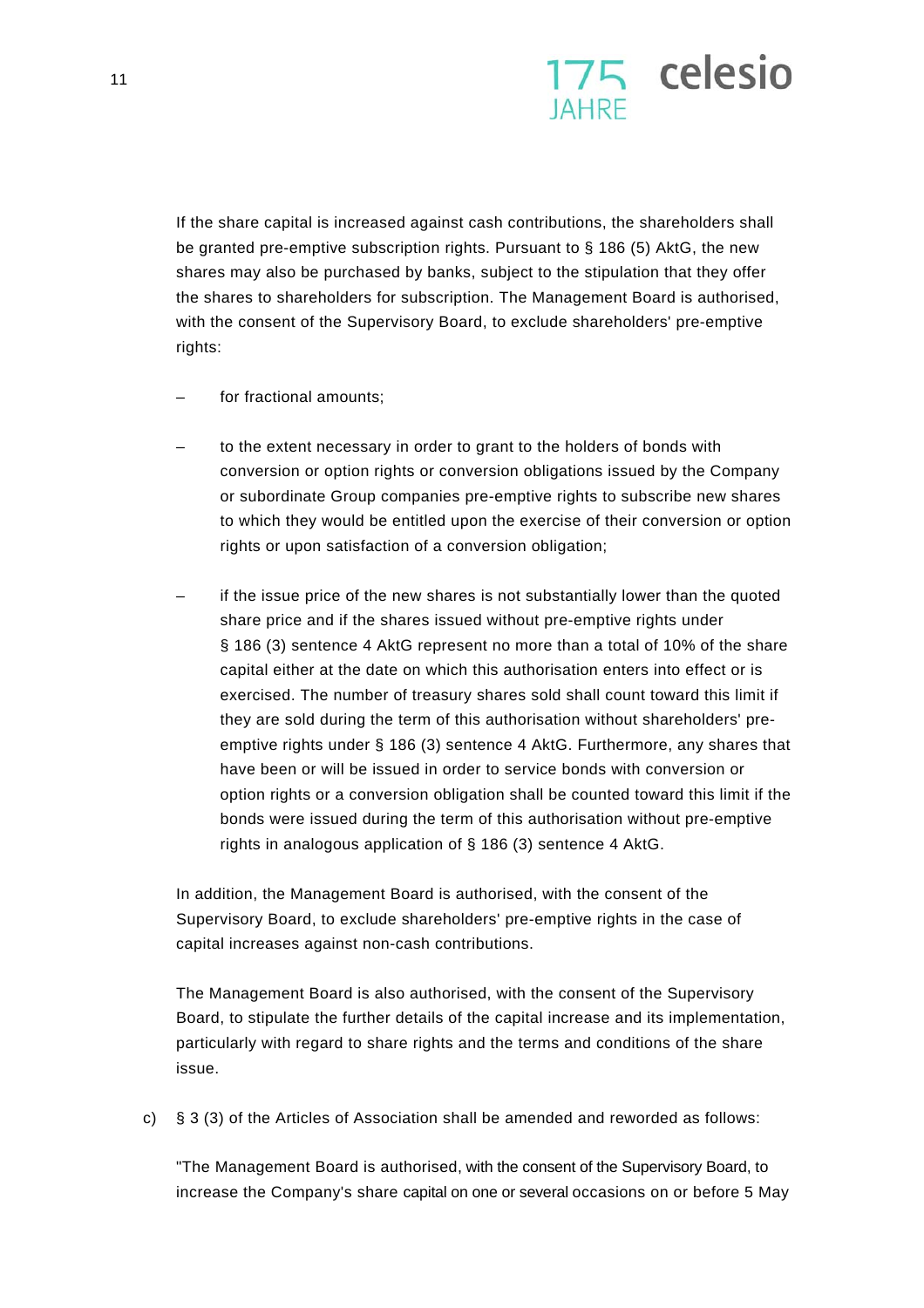

2015 by up to a total of EUR 65,318,400 by issuing new no-par value registered shares against cash and/or non-cash contributions (Authorised Capital 2010).

If the share capital is increased against cash contributions, the shareholders shall be granted pre-emptive subscription rights. Pursuant to § 186 (5) AktG, the new shares may also be purchased by banks, subject to the stipulation that they offer the shares to shareholders for subscription. The Management Board is authorised, with the consent of the Supervisory Board, to exclude shareholders' pre-emptive rights:

- for fractional amounts:
- to the extent necessary in order to grant to the holders of bonds with conversion or option rights or conversion obligations issued by the Company or subordinate Group companies pre-emptive rights to subscribe new shares to which they would be entitled upon the exercise of their conversion or option rights or upon satisfaction of a conversion obligation;
- if the issue price of the new shares is not substantially lower than the quoted share price and if the shares issued without pre-emptive rights under § 186 (3) sentence 4 AktG represent no more than a total of 10% of the share capital either at the date on which this authorisation enters into effect or is exercised. The number of treasury shares sold shall count toward this limit if they are sold during the term of this authorisation without shareholders' preemptive rights under § 186 (3) sentence 4 AktG. Furthermore, any shares that have been or will be issued in order to service bonds with conversion or option rights or a conversion obligation shall be counted toward this limit if the bonds were issued during the term of this authorisation without pre-emptive rights in analogous application of § 186 (3) sentence 4 AktG.

In addition, the Management Board is authorised, with the consent of the Supervisory Board, to exclude shareholders' pre-emptive rights in the case of capital increases against non-cash contributions.

The Management Board is also authorised, with the consent of the Supervisory Board, to stipulate the further details of the capital increase and its implementation, particularly with regard to share rights and the terms and conditions of the share issue."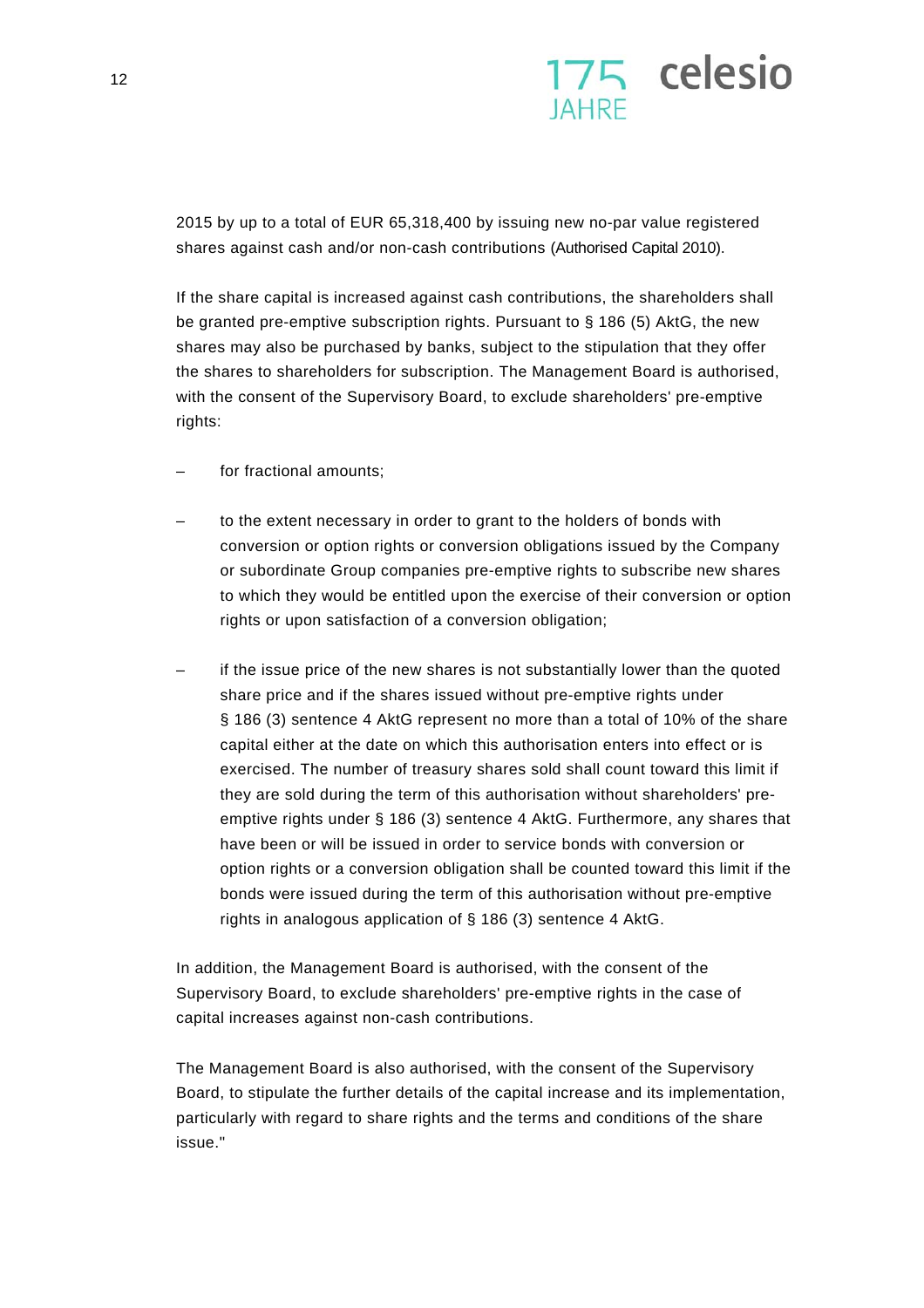

d) The Supervisory Board is authorised to amend the language of § 3 of the Articles of Association to reflect any utilisation of Authorised Capital 2010 or after the authorisation period has expired.

The report of the Management Board on this agenda item is reproduced at the end of the agenda.

**8. Resolution on the authorisation to issue bonds with warrants and/or convertible bonds with the option of excluding pre-emptive subscription rights, the creation of an additional Contingent Capital (Contingent Capital 2010) and the corresponding amendment to the Articles of Association** 

By issuing a convertible bond for a total principal amount of EUR 350,000,000 via Celesio Finance B.V., the Netherlands, in October 2009, the Company exercised the majority of the authorisation granted by the Annual General Meeting on 8 May 2009 to issue bonds with warrants or convertible bonds for a total principal amount of up to EUR 500,000,000. In accordance with § 3 (4) of the Articles of Association, Contingent Capital 2009, which was created by the Annual General Meeting on 8 May 2009, serves to secure the pre-emptive right of the holders of the convertible bond issued on the basis of this authorisation to subscribe to Celesio shares. On the basis of the authorisation issued on 8 May 2009, it is virtually no longer possible to issue additional bonds with warrants or convertible bonds under the exclusion of shareholders' preemptive subscription rights in accordance with § 186 (3) sentence 4 AktG. However, the Company believes that the ability to continue to rely on bonds with warrants and/or convertible bonds as a financing tool is indispensable. Therefore, in order to continue to afford the Company the necessary flexibility in raising capital, the authorisation granted by the Annual General Meeting on 8 May 2009 to issue bonds with warrants or convertible bonds shall be rescinded, to the extent that it was not exercised. A new authorisation to issue bonds with warrants or convertible bonds shall be granted, along with the option of excluding pre-emptive subscription rights, and a further contingent capital (Contingent Capital 2010) shall be created. Doing so will ensure the pre-emptive rights of the bondholders to subscribe to shares in Celesio arising from bonds with warrants and convertible bonds issued on the basis of the new authorisation.

The Management Board and the Supervisory Board propose adoption of the following resolution: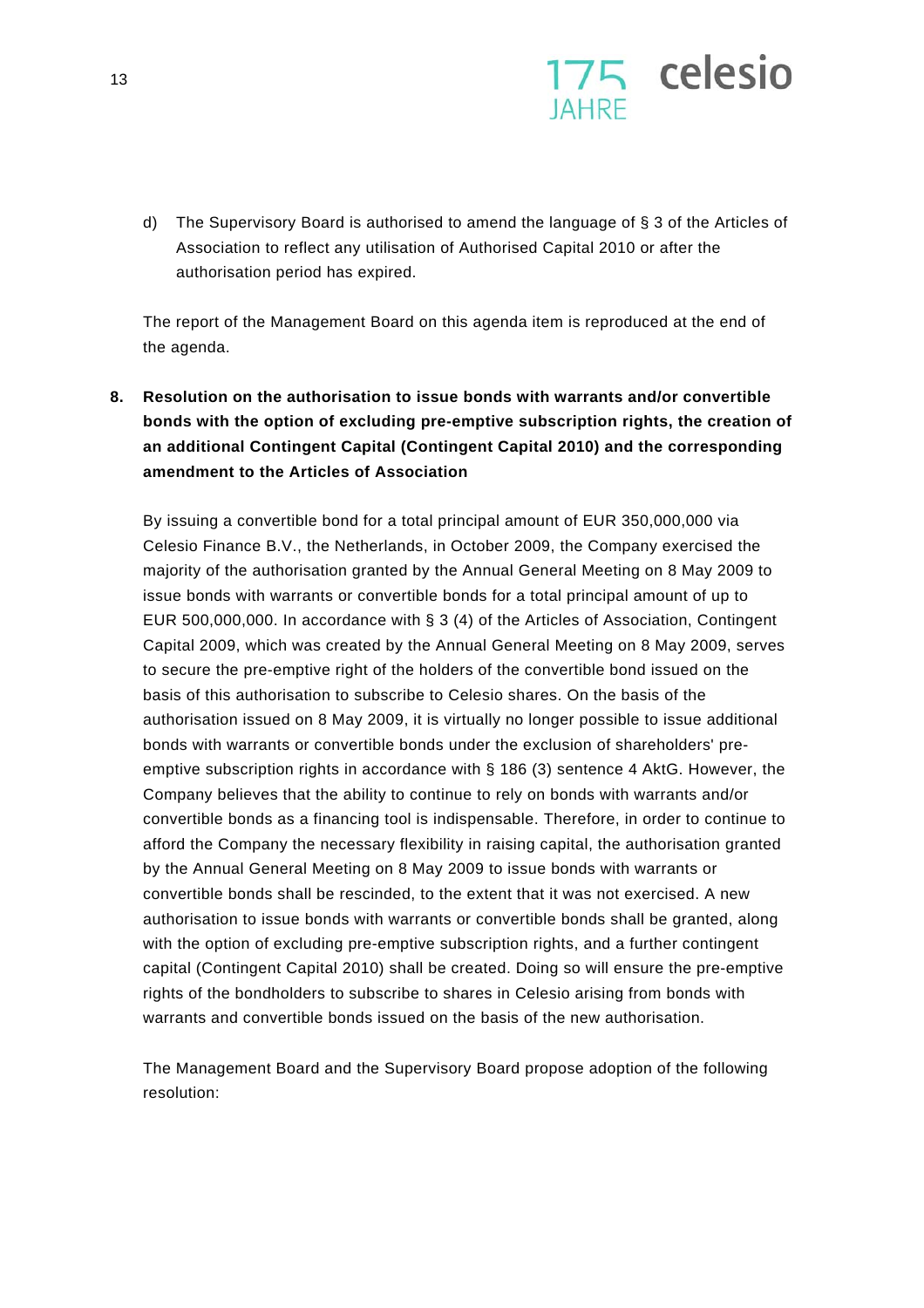

#### a) **Rescission of the existing authorisation**

The authorisation resolved by the Annual General meeting on 8 May 2009 granting the Management Board the right, with the consent of the Supervisory Board, to issue on one or several occasions on or before 7 May 2014 bearer bonds with warrants or convertible bearer bonds with a principal amount totalling up to EUR 500,000,000 and to grant option rights to the holders of bonds with warrants, and conversion rights to holders of convertible bonds, to receive registered shares in the Company representing a total notional interest in the share capital of EUR 21,772,800 in accordance with the more detailed provisions of the terms and conditions for bonds with warrants and convertible bonds is rescinded, to the extent that such authorisation was not exercised.

## b) **Authorisation to issue bonds with warrants and/or convertible bonds and to exclude pre-emptive subscription rights**

The Management Board is authorised, with the consent of the Supervisory Board, to issue on one or several occasions on or before 5 May 2015 bearer bonds with warrants and/or convertible bearer bonds (together "bonds") with a principal amount totalling up to EUR 500,000,000 and to grant option rights to the holders of bonds with warrants, and conversion rights to holders of convertible bonds, to receive registered shares in the Company representing a total notional interest in the share capital of EUR 21,772,800 in accordance with the more detailed provisions of the terms and conditions for bonds with warrants and convertible bonds.

Such bonds may be denominated in euros or  $-$  in the equivalent amount  $-$  in the legal currency of any OECD country. They may also be issued by any German or foreign company in which Celesio AG directly or indirectly controls a voting and capital majority ("majority-owned subsidiary"). In such instances, the Management Board is authorised, with the consent of the Supervisory Board, to assume the guarantee for the bonds on behalf of the issuing company and to grant the holders of bonds with warrants and convertible bonds option or conversion rights for registered shares in Celesio AG, or to impose a conversion obligation on the holders of convertible bonds.

Statutory subscription rights are granted to shareholders by virtue of the fact that the bonds are purchased by a bank or banking syndicate subject to the stipulation that they offer the bonds to shareholders for subscription. If the bonds are issued by a majority-owned subsidiary of Celesio AG, such subsidiary must ensure that the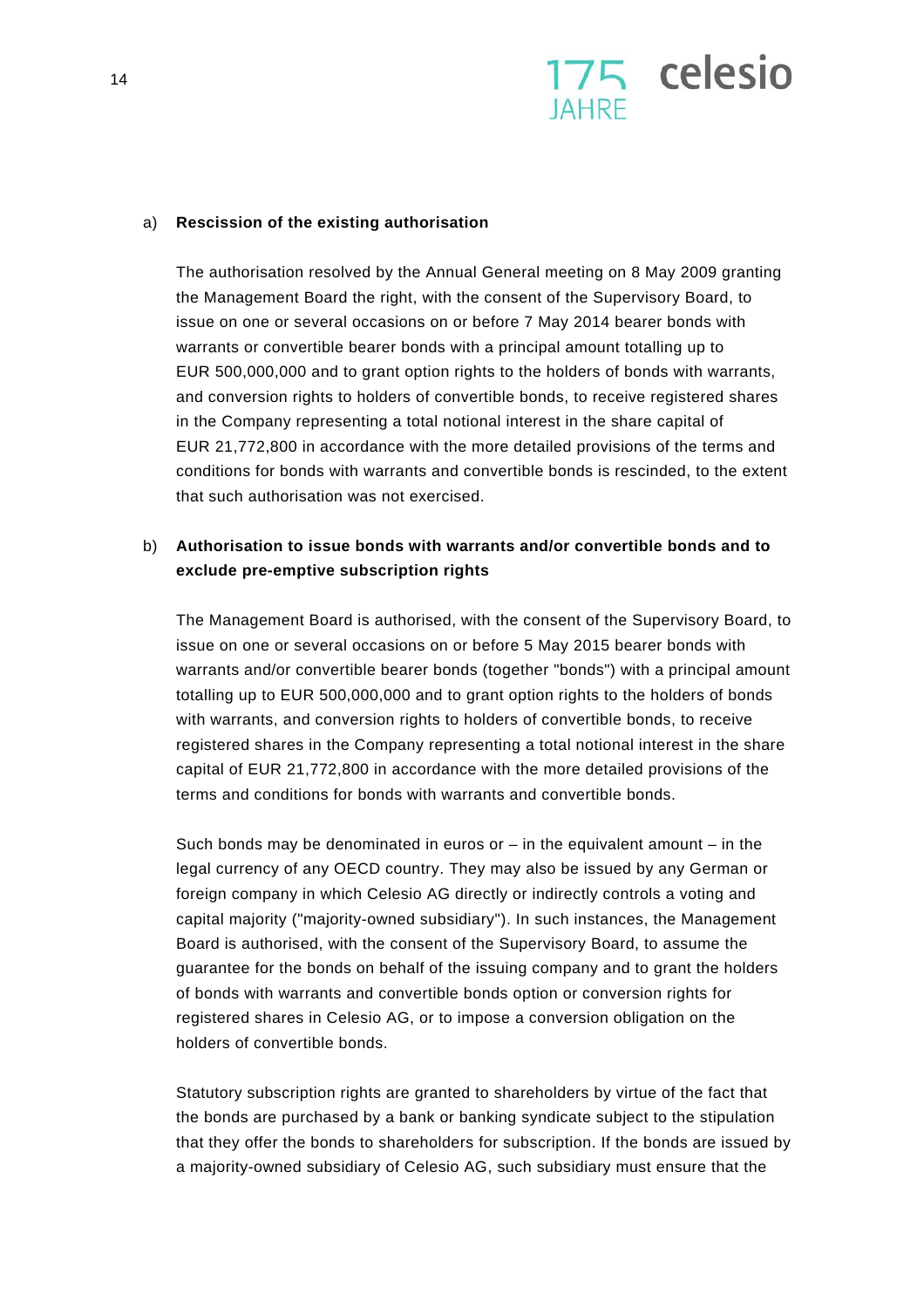

statutory subscription rights are granted to Celesio AG's shareholders in accordance with the provisions of the foregoing sentence.

However, the Management Board is authorised, with the consent of the Supervisory Board, to exclude from the shareholders' pre-emptive rights any fractional amounts resulting from the subscription ratio and to exclude pre-emptive rights to the extent necessary in order to grant the bearers of existing option or conversion rights and obligations the pre-emptive rights to which they would be entitled as shareholders upon exercising their option or conversion rights or upon satisfying their option or conversion obligations.

Furthermore, the Management Board is authorised, with the consent of the Supervisory Board, to exclude in full shareholders' pre-emptive rights to bonds issued against cash contributions and carrying option or conversion rights or obligations, provided that after performing a due and proper review the Management Board concludes that the issue price of the bonds is not substantially lower than their hypothetical market value as calculated in accordance with recognised methods of mathematical finance. This authorisation to exclude preemptive subscription rights applies to bonds issued with share option or conversion rights or obligations. The total notional interest of such shares in the share capital may not exceed 10% of the share capital, either at the date on which this authorisation enters into effect, or  $-$  if this amount is less  $-$  at the date on which it is exercised. The aforementioned 10% threshold shall apply to the following:

- new shares issued from Authorised Capital without pre-emptive rights under § 186 (3) sentence 4 AktG during the term of this authorisation, until such time as bonds with option or conversion rights or obligations that carry no preemptive rights under § 186 (3) sentence 4 AktG are issued,
- as well as any own/treasury shares acquired on the basis of any authorisation granted by the Annual General Meeting and sold without pre-emptive rights pursuant to § 71 (1) no. 8 sentence 5 in conjunction with § 186 (3) sentence 4 AktG, until such time as bonds with option or conversion rights or obligations that carry no pre-emptive rights under § 186 (3) sentence 4 AktG are issued.

If bonds with warrants are issued, each shall have one or several warrants attached to it, granting the holder the right to subscribe to no-par value registered shares in Celesio AG in accordance with the more detailed provisions of the option terms and conditions to be stipulated by the Management Board. The option terms and conditions for euro-denominated bonds with warrants issued by Celesio AG may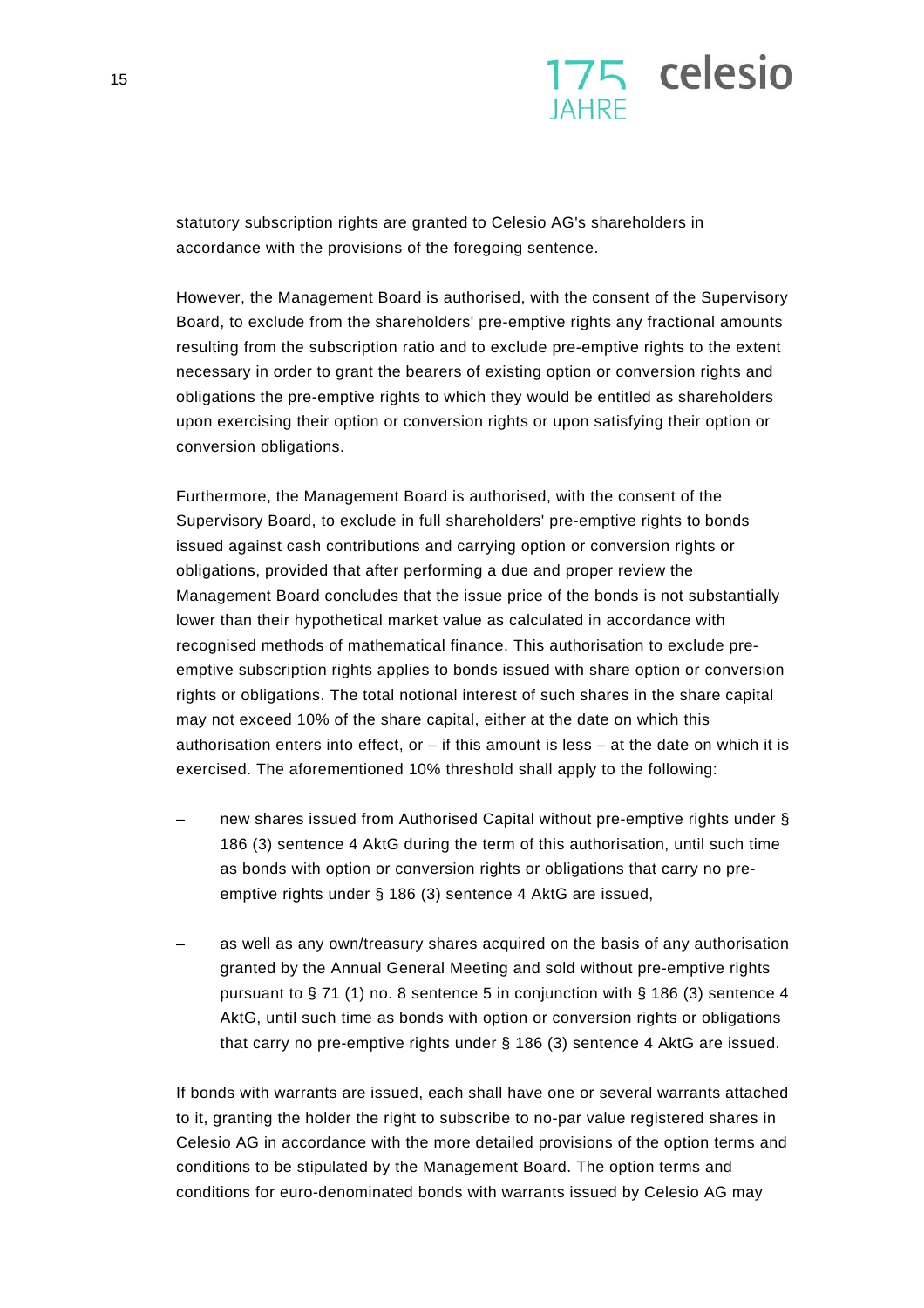

stipulate that the option price may also be paid via the transfer of the bonds and, if applicable, via an additional cash contribution. The notional interest in the share capital represented by the shares to be issued for each bond may not exceed the principal amount of the bond. To the extent fractional shares are created, the option or bond terms and conditions may stipulate that such fractional shares may be combined to subscribe for whole shares, where necessary against an additional contribution.

If convertible bonds are issued, the bondholders shall have the irrevocable right to convert their bonds into no-par value registered shares in Celesio AG in accordance with the convertible bond terms and conditions stipulated by the Management Board. The conversion ratio is calculated by dividing the principal amount, or the issue price of the bond if this is lower than the principal amount, by the conversion price stipulated for one share in the Company, and may be rounded to the nearest whole number; an additional cash contribution may also be stipulated, as well as the combination of fractional shares or compensation for non-convertible fractional shares. The notional interest in the share capital represented by the shares to be issued for each bond may not exceed the principal amount of the bond.

The relevant warrant or conversion price to be stipulated shall be calculated in accordance with the following principles:

The warrant or conversion price must amount to no less than 80% of the volumeweighted average quoted price of the Company's shares in Xetra trading on the Frankfurt Stock Exchange (or a comparable successor system),

- during the period between the beginning of the bookbuilding process and final pricing of the bonds by the underwriting banks or,
- if shareholders have pre-emptive rights to subscribe to the bonds, in the closing auction during the days on which the pre-emptive rights to the bonds are traded on the Frankfurt Stock Exchange, with the exception of the last two trading days for pre-emptive rights.

Without prejudice to § 9 (1) AktG, the warrant or conversion price may be adjusted in accordance with the more detailed provisions of the bond terms and conditions in order to preserve their value in accordance with an anti-dilutory clause if the Company increases its share capital or issues or guarantees further bonds with warrants or convertible bonds or bonds with conversion obligations prior to the expiry of the warrant or conversion period and grants the shareholders a pre-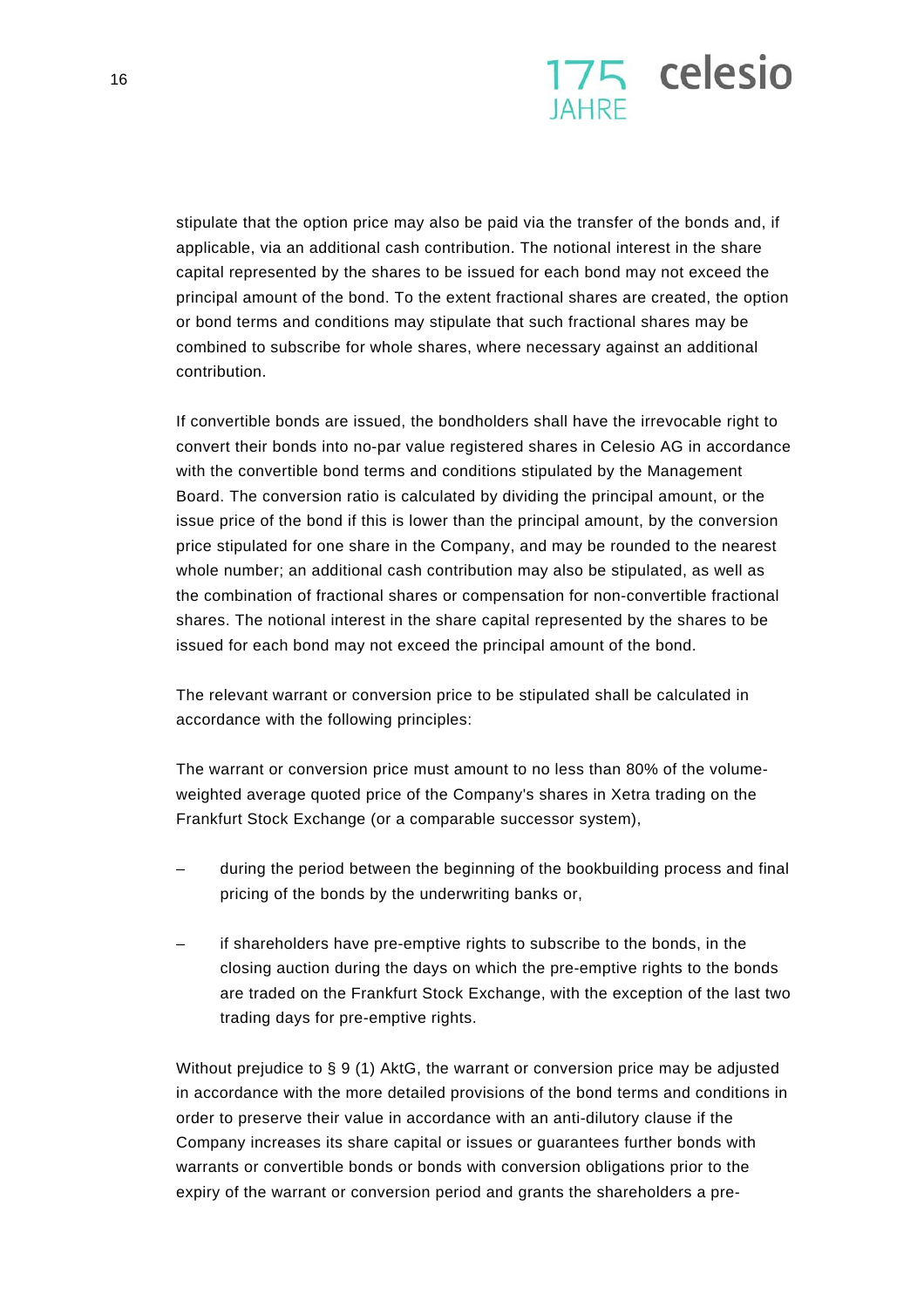

emptive subscription right and no pre-emptive subscription right is granted to the holders of existing bonds with warrants or convertible bonds. The bond terms and conditions may also provide for an adjustment of the warrant or conversion price in order to preserve their value in connection with other measures initiated by the Company that may lead to the dilution of the value of the warrants or conversion rights.

The bond terms and conditions may stipulate that when conversion or option rights are exercised, the Company is not required to grant new shares but may instead elect to pay out a sum in cash equivalent to the amount of the shares otherwise deliverable, which corresponds to the non-volume-weighted arithmetic mean of the daily volume-weighted average prices for Celesio AG's shares in Xetra trading (or a comparable successor system) on the Frankfurt Stock Exchange during the ten trading days following exercise of conversion or option rights. If following the exercise of conversion or option rights, the Company announces its intention to exercise its right to pay out a cash sum, the period of ten trading days shall not commence until two trading days following the announcement of the Company's intention to pay out a cash sum. The bond terms and conditions may also stipulate that rather than converting bonds with warrants or convertible bonds into new shares from Contingent Capital, the Company may opt to convert them into existing shares of the Company or into shares in another listed company, and that the option right or obligation may be satisfied through the delivery of such existing shares or shares in another listed company.

The bond terms and conditions may also stipulate a conversion or option obligation upon maturity (or at any other date), or may grant the Company the right to grant shares in the Company or in another listed company to the bond creditors upon final maturity of bonds carrying conversion or option rights (this also includes maturity upon redemption) as full or partial substitution for payment of the cash sum due. The notional interest in the share capital represented by the shares to be issued upon conversion or the exercise of options may not exceed the principal amount of the bonds. § 9 (1) in conjunction with § 199 (2) AktG must be observed.

The Management Board is authorised, with the consent of the Supervisory Board, to stipulate any further specifications regarding the issue and features of the bonds, particularly with regard to the interest rate, coupon, issue price, term and denomination, any anti-dilution provisions, and the option or conversion period, or to stipulate such specifications in consultation with the governing bodies of the majority-owned subsidiaries of Celesio AG issuing the bonds with warrants or convertible bonds.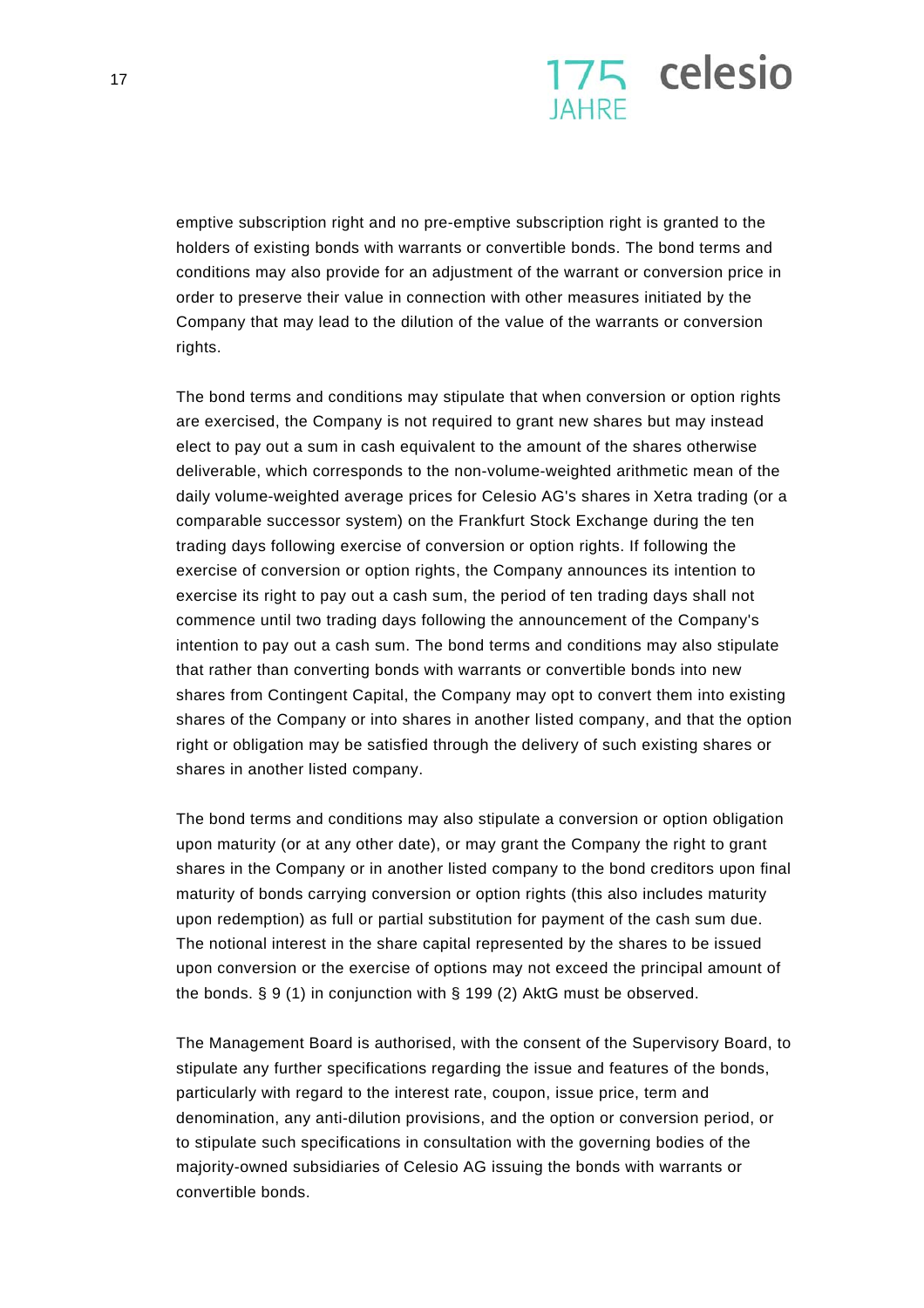

### c) **Creation of an additional contingent capital (Contingent Capital 2010)**

(1) Creation of an additional Contingent Capital

The share capital is contingently increased by up to EUR 21,772,800, divided into up to 17,010,000 no-par value registered shares (Contingent Capital 2010). The contingent capital increase shall only be implemented to the extent that (i) the holders of option or conversion rights or bondholders required to exercise conversion or option rights under bonds with warrants or convertible bonds issued or guaranteed by the Company, or any majority-owned subsidiary of Celesio AG, based on the authorisation resolved by the Annual General Meeting on 6 May 2010, exercise their option or conversion rights or, to the extent they are required to exercise their conversion or option rights, satisfy their conversion obligations or exercise their options, and (ii) no cash compensation is granted and no treasury shares or shares in any other listed company are used to service such transactions. The new shares are issued at the relevant option or conversion price in accordance with the provisions of this authorisation. The new shares issued based on the exercise of option or conversion rights or the satisfaction of option or conversion obligations carry dividend rights from the beginning of the financial year in which they are created. The Management Board is authorised, with the consent of the Supervisory Board, to stipulate the further details for implementing the contingent capital increase.

(2) Amendments to the Articles of Association

(a) § 3 of the Articles of Association shall be amended to include the following new paragraph (5):

"The share capital is contingently increased by up to EUR 21,772,800, divided into up to 17,010,000 no-par value registered shares (Contingent Capital 2010). The contingent capital increase shall only be implemented to the extent that (i) the holders of option or conversion rights or bondholders required to exercise conversion or option rights under bonds with warrants or convertible bonds issued or guaranteed by the Company, or any majority-owned subsidiary of Celesio AG, based on the authorisation resolved by the Annual General Meeting on 6 May 2010, exercise their option or conversion rights or, to the extent they are required to exercise their conversion or option rights, satisfy their conversion obligations or exercise their options, and (ii) no cash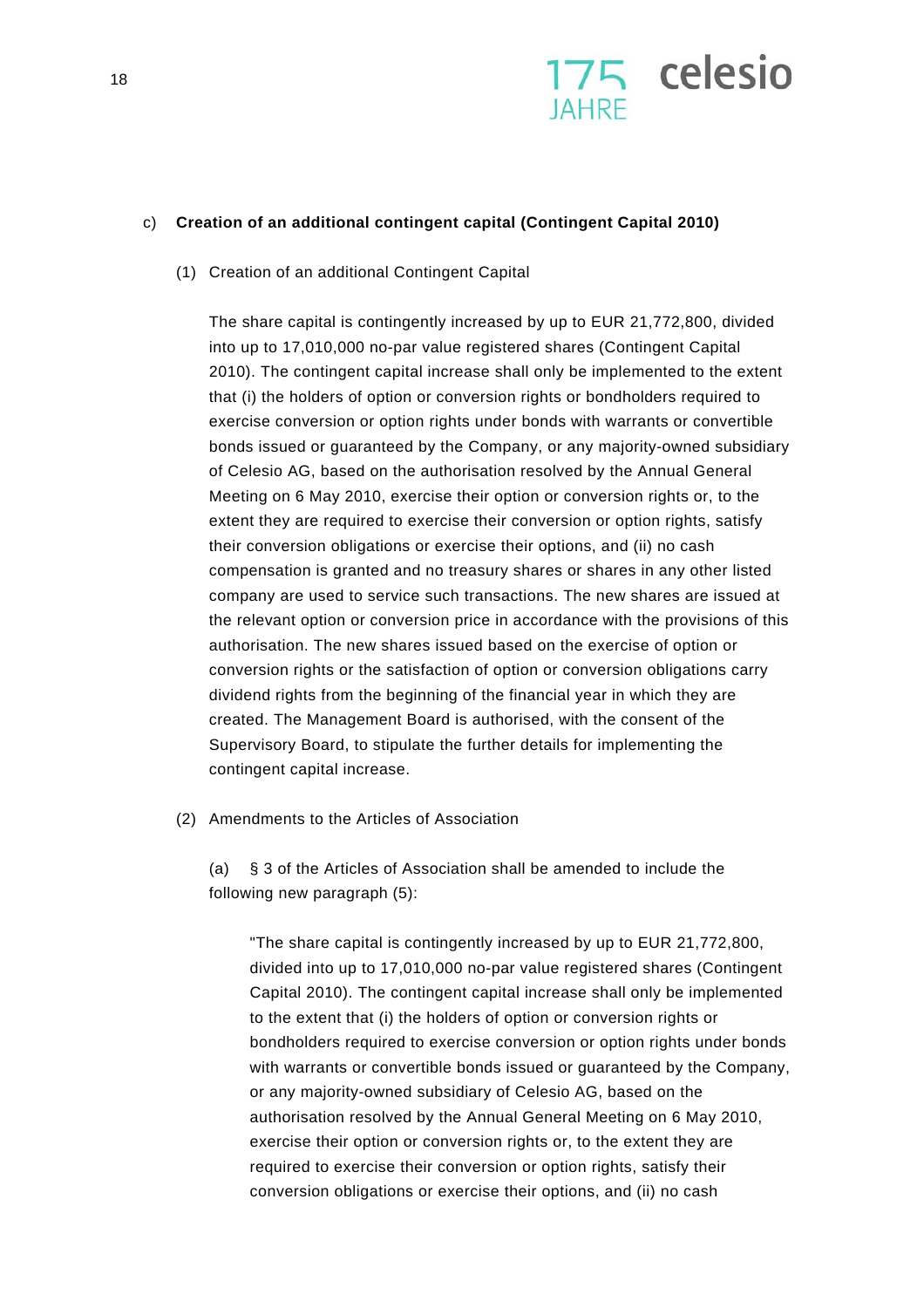

compensation is granted and no treasury shares or shares in any other listed company are used to service such transactions. The new shares are issued at the relevant option or conversion price in accordance with the provisions of the authorisation issued by the Annual General Meeting on 6 May 2010. The new shares issued based on the exercise of option or conversion rights or the satisfaction of option or conversion obligations carry dividend rights from the beginning of the financial year in which they are created. Subject to the Supervisory Board's consent, the Management Board is authorised to stipulate the further details for implementing the contingent capital increase."

- (b) The subsequent paragraphs of § 3 of the Articles of Association shall be renumbered accordingly.
- (3) Authorisation to amend the Articles of Association

The Supervisory Board is authorised to amend the language of § 3 of the Articles of Association to reflect each issue of new shares, and to make any other amendments to the Articles of Association necessary in this context, provided that such amendments are limited to the wording. The same applies in the event the authorisation to issue bonds with warrants or convertible bonds is not exercised during the term of the authorisation and in the event that Contingent Capital is not utilised prior to the end of the exercise periods for option or conversion rights or for the satisfaction of conversion or option obligations.

The report of the Management Board on this agenda item is reproduced at the end of the agenda.

## **9. Resolution on the amendment to the Articles of Association in accordance with the Act Implementing the Shareholder Rights Directive**

The Act Implementing the Shareholder Rights Directive (*Gesetz zur Umsetzung der Aktionärsrechterichtlinie*, "ARUG") represents a significant reform of shareholder rights. Celesio AG's Articles of Association shall be amended to reflect this new legal situation.

The Management Board and the Supervisory Board propose adoption of the following resolution:

a) § 6 (3) of the Articles of Association shall be amended and reworded as follows: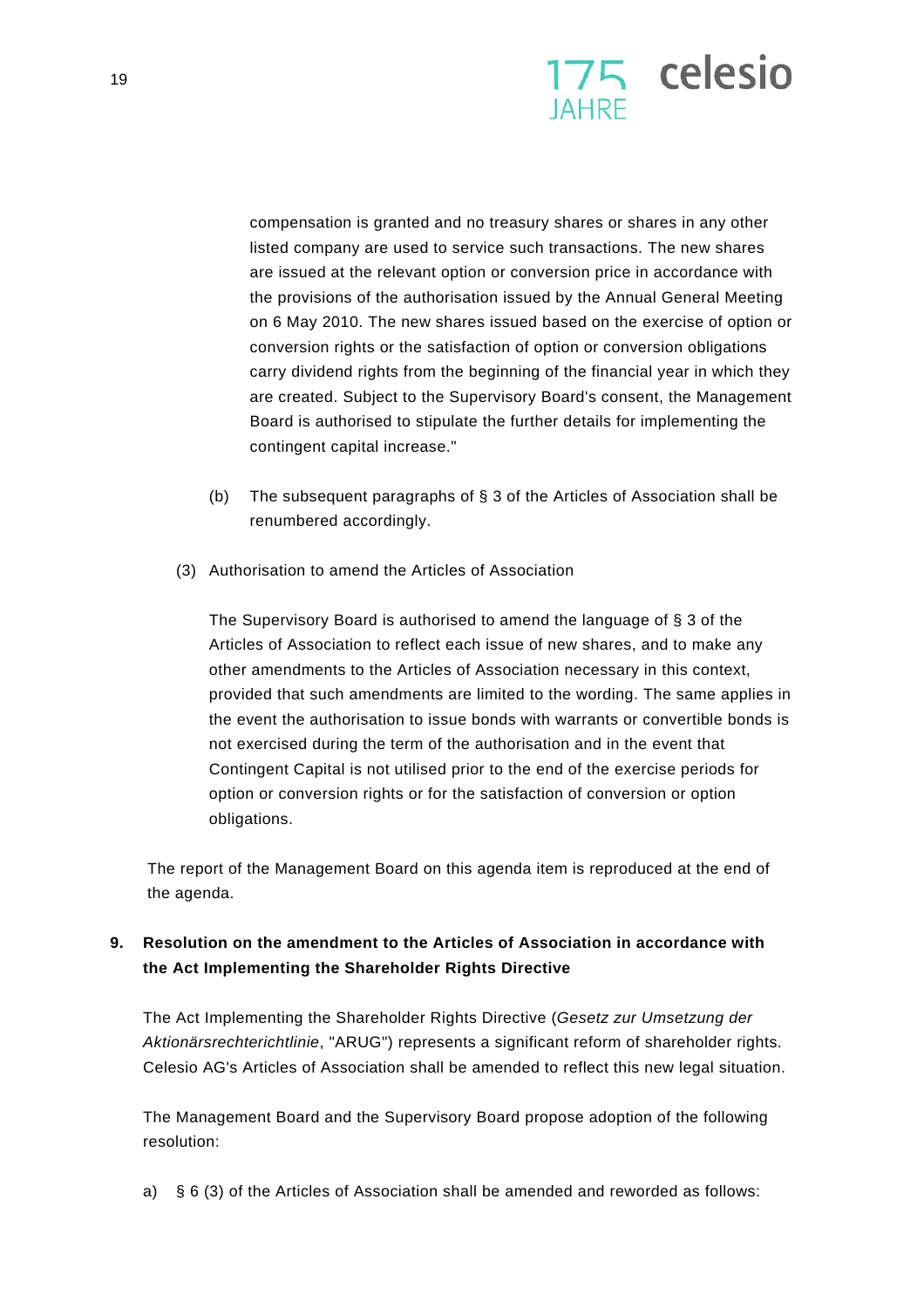

"In accordance with § 7 (2) of the Articles of Association, the Annual General Meeting shall be convened within the period of notice set forth by law."

b) § 7 (2) of the Articles of Association shall be amended and reworded as follows:

"Registrations shall be received by the Management Board at the registered office of the Company or any other address indicated in the convocation no later than six days prior to the date of the Annual General Meeting and may be submitted in writing, by fax or, if the Management Board so deems, electronically by a medium to be specified by the Management Board. The day of the Annual General Meeting and the day on which registrations are received are not included in these six days. The Management Board may stipulate a shorter period of notice in the invitation to the Annual General Meeting. No deletions or new entries will be recorded in the share register on the day of the Annual General Meeting or on the last six days prior to the Annual General Meeting."

- c) § 7 (3) of the Articles of Association is rescinded.
- d) § 7 (4) of the Articles of Association shall be renumbered as § 7 (3) of the Articles of Association, amended and reworded as follows:

"Voting rights may be exercised by proxy. Proxies must be granted and revoked in writing and verification of proxies must be submitted to the Company in writing. This shall not affect § 135 AktG. If shareholders appoint more than one person to serve as proxy, the Company may reject one or more of these persons."

## **10. Resolution on the Amendment to § 3 (6) of the Articles of Association**

In accordance with § 3 (6) sentence 2 subsentence 2 of the Articles of Association, the Management Board shall stipulate the form and content of the share certificates, profit participation certificates and renewal coupons with the consent of the Supervisory Board. Since the right of the shareholders to securitise their shares is excluded in accordance with § 3 (6) sentence 1 of the Articles of Association, the form and content of the share certificates, profit participation certificates and renewal coupons is of no material significance. Therefore, the requirement to seek the Supervisory Board's consent shall be rescinded. Given the foregoing, the statement that the Management Board is authorised to issue share certificates for several shares (global shares) shall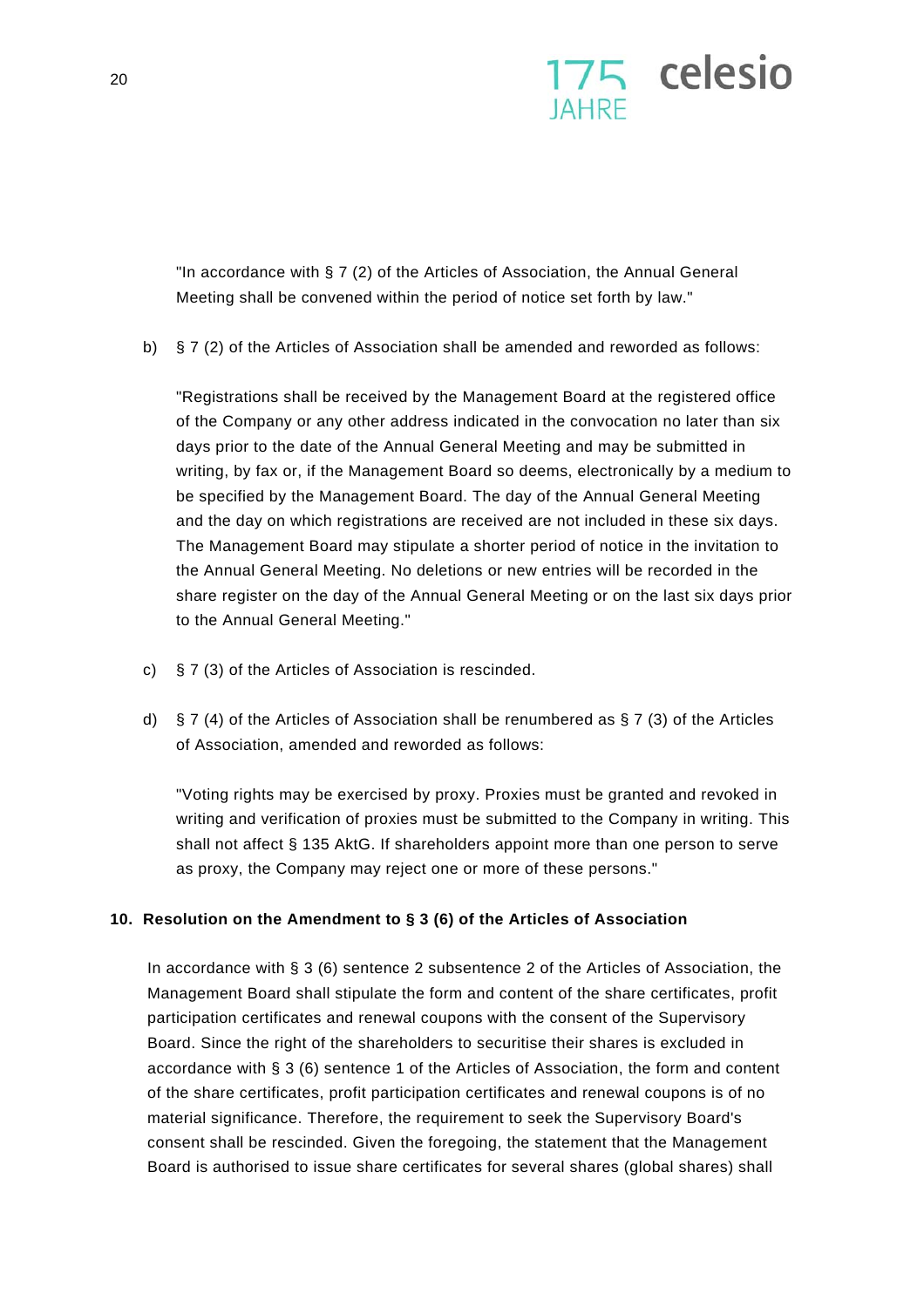

be rescinded. The right of the shareholders to securitise their shares shall continue to be excluded.

The Management Board and the Supervisory Board propose adoption of the following resolution:

"§ 3 (6) sentence 2 of the Articles of Association shall be rescinded; § 3 (6) of the Articles of Association shall be reworded as follows:

"The right of the shareholders to securitise their shares is excluded."

### **11. Resolution on the election of a new member to the Supervisory Board**

Pursuant to §§ 96 (1), 101 (1) AktG, §§ 1 (1), 7 (1) no. 1 German Co-Determination Act (*Mitbestimmungsgesetz*, "MitbestG") and § 5 (1) sentence 1 of the Articles of Association, the Supervisory Board is composed of six members to be elected by the Annual General Meeting (shareholder representatives) and six members to be elected by the Company's employees (employee representatives).

Dr. Eckhard Cordes, elected by the Annual General Meeting on 30 April 2008, resigned his office with effect from 31 December 2009. By virtue of a decision by the Local Court (*Amtsgericht*) of Stuttgart dated 8 December 2009, Professor Dr Jürgen Kluge was appointed to serve in his stead as member of the Supervisory Board of Celesio AG, with effect from 1 January 2010. The Supervisory Board elected Professor Dr Kluge as its chairman on 3 January 2010. In accordance with § 104 (5) AktG, the term of office of the court-appointed member of the Supervisory Board shall expire whenever the situation is rectified; in this instance, it shall expire upon the election of the member of the Supervisory Board by the Annual General Meeting. If elected by the Annual General Meeting, Professor Dr Kluge intends to stand as a candidate for chairman of the Supervisory Board at the next meeting of the Supervisory Board.

The Annual General Meeting is not bound by election proposals.

The Supervisory Board nominates Professor Dr Jürgen Kluge, Düsseldorf, Chairman of the Board of Management of Franz Haniel & Cie. GmbH, as shareholder representative on the Supervisory Board.

Membership on supervisory boards and comparable supervisory bodies: SMS GmbH, Düsseldorf.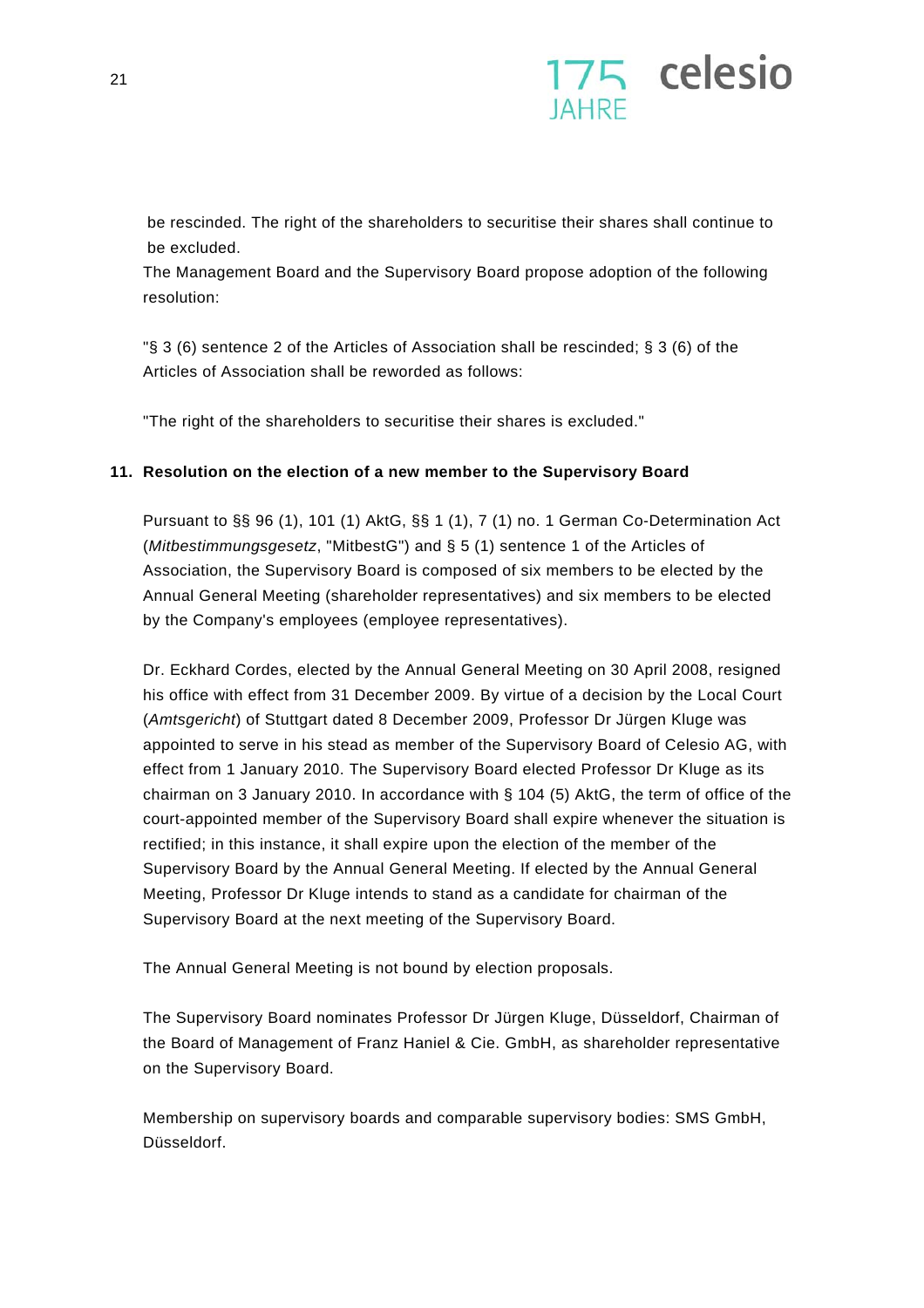

## **12. Resolution on the Remuneration system for members of the Management Board of Celesio AG**

The German Act on the Appropriateness of Executive Board Compensation (*Gesetz zur Angemessenheit der Vorstandsvergütung*, "VorstAG"), which entered into force on 5 August 2009, created the option of the Annual General Meeting resolving to approve the compensation system for members of the Executive Board. It is intended that this option be exercised.

The resolution on this agenda item relates to the compensation system currently in place for the members of Celesio AG's Management Board, which served as a basis for determining the remuneration of the Management Board in financial year 2009. The details of this system are laid out in the compensation report, which is a component of the documents made available to the Annual General Meeting.

The Management Board and Supervisory Board propose that the system of Management Board compensation in accordance with § 120 (4) AktG, as described in the compensation report on page 33 of the annul report for the 2009 financial year, be approved.

## **Reports of the Management Board**

## **Report of the Management Board on agenda item 6 pursuant to § 71 (1) no. 8 sentence 5 in conjunction with § 186 (4) sentence 2 AktG**

On 8 May 2009, the Annual General Meeting of Celesio AG passed a resolution authorising the acquisition of own shares and use of treasury shares. The authorisation expires on 7 November 2010. Due to the fact that the authorisation will expire prior to the 2011 Annual General Meeting, the Company will rescind this authorisation on the date on which the authorisation to be resolved by this Annual General Meeting enters into effect. The new authorisation to acquire own shares is valid until the expiry of 4 November 2011.The proposed resolution sets forth the prerequisites and options for the acquisition and subsequent utilisation of own/treasury shares.

The Company will be able to acquire own shares on the open market or by way of a public tender offer addressed to all shareholders. If the number of shares tendered in a public offer exceeds the target number of shares to be acquired, shares shall not be acquired in proportion to the equity interest they represent, but instead in proportion to shares tendered.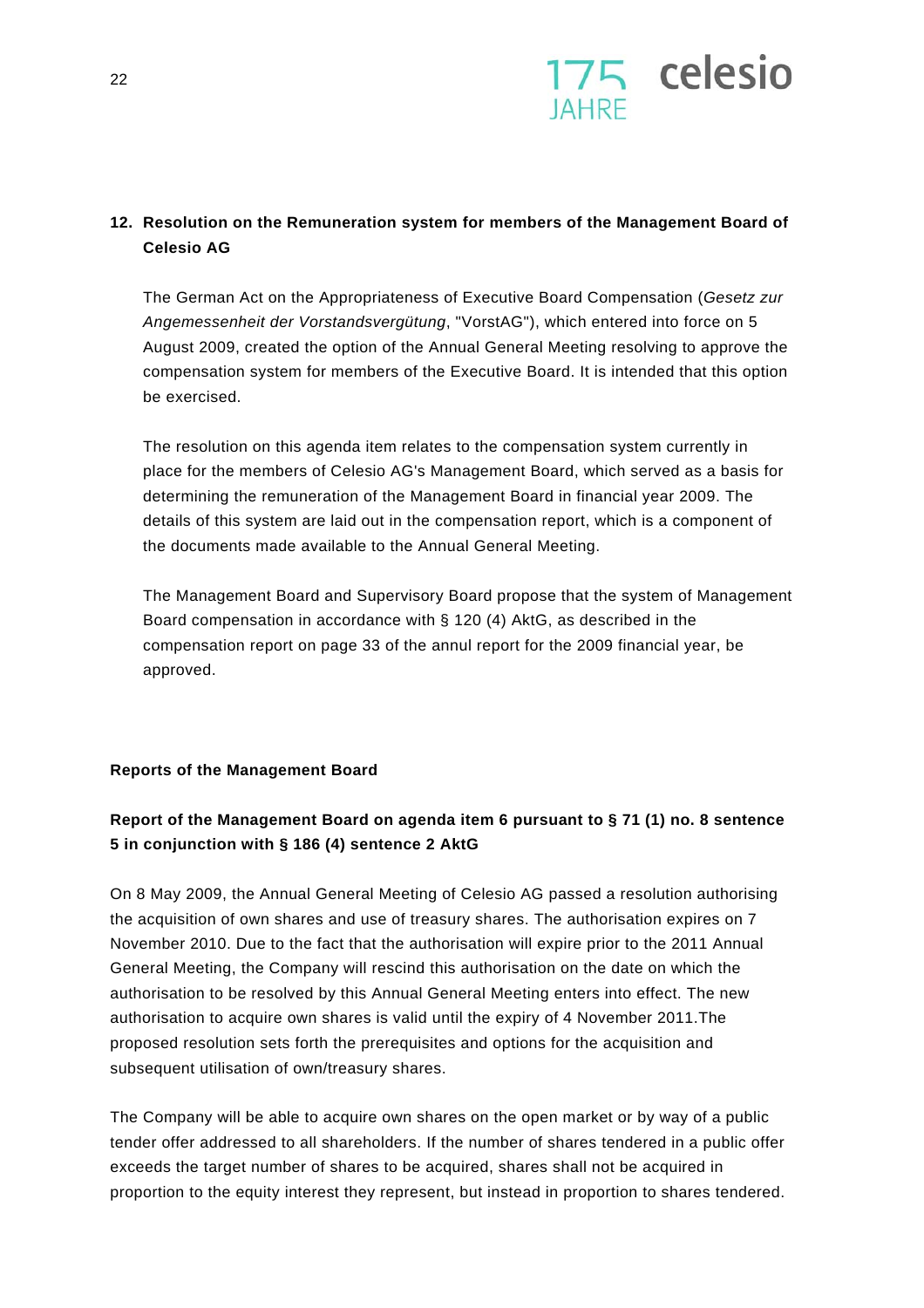

The foregoing serves to simplify the allocation process. This is intended to render the preferential acceptance of small offers or small parts of offers up to a maximum of 100 shares possible. This option helps to prevent fractional amounts when determining the quantities to be acquired, as well as small remainders, thus simplifying the technical settlement process.

It will be possible to sell the treasury shares acquired on the basis of this or any prior authorisation on the open market or by way of an offer addressed to all shareholders, as well as to use them for the following purposes:

Treasury shares should be placed at the Company's disposal so that it will be able to grant these without pre-emptive rights as consideration in the context of corporate mergers or for the acquisition of companies, parts of companies or equity interests in companies. Treasury shares are a key instrument used as form of currency in this regard. They can represent a cost-effective financing option for the Company. Sellers often insist that they be offered as consideration in such transactions. The present authorisation is being proposed in order to enable the Company to take advantage of opportunities as they present themselves to acquire companies, parts of companies or equity interests in companies, both on the German and the international markets, in a rapid and flexible manner, particularly without having to convene the Annual General Meeting, which is often not possible due to time constraints. The use of treasury shares is also favourable to existing shareholders in that the Company's acquisition of own/treasury shares does not result in the dilution of existing shareholders' equity interest in the Company. The Management Board will ensure that the interests of the shareholders are adequately safeguarded when determining the pricing ratios. The Management Board will use the quoted price of the shares as a guideline in measuring their value as consideration. However, the Management Board does not intend to use the quoted price as a systematic point of reference, particularly because it wishes to avoid having fluctuations in the quoted price compromise any deals once they have been negotiated.

The Company should be able to retire treasury shares without requiring an additional resolution by the Annual General Meeting (§ 71 (1) no. 8 sentence 6 AktG). The proposed authorisation stipulates in accordance with § 237 (3) no. 3 AktG that the Management Board may retire shares without reducing the share capital. This reduction of share capital may take place for any purpose permissible by law. Retiring shares without reducing the share capital increases the notional interest of the remaining no-par value shares in the share capital of the Company. The Management Board is authorised to amend the Articles of Association to reflect any changes in the number of no-par value shares.

Under the proposed resolution, the Company should also be able to sell treasury shares without pre-emptive rights against cash payments instead of on the open market or by way of an offer to the shareholders. This option is particularly aimed at making it possible for the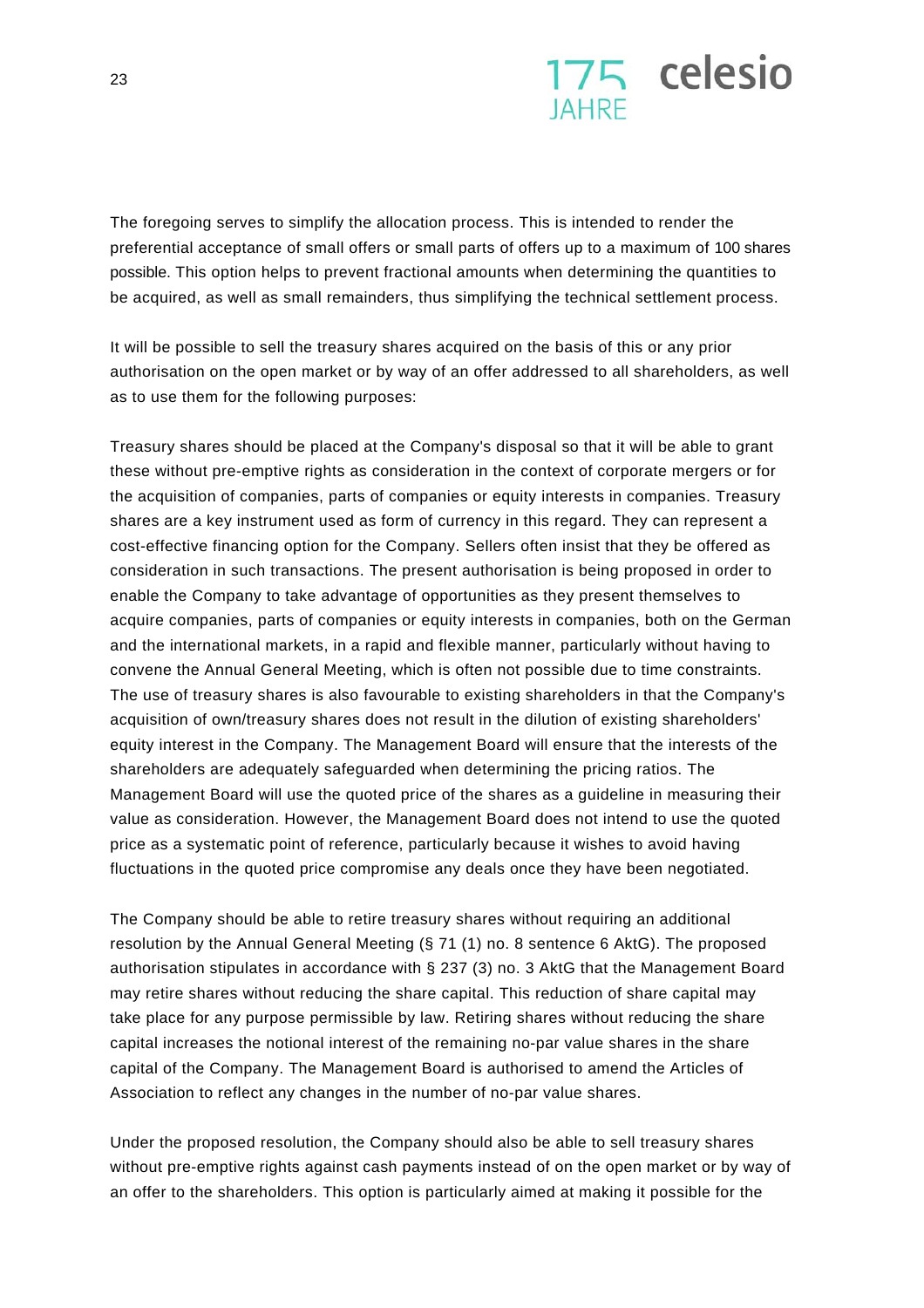

Company to offer its shares to institutional investors, hence broadening the Company's shareholder base. The proposed authorisation serves to adequately secure the Company's equity base over the long term. The Management Board will ensure that any discount on the quoted price is as low as possible following placement, taking into account prevailing market conditions. However, this authorisation is valid only subject to the stipulation that the shares sold without shareholders' pre-emptive rights under § 186 (3) sentence 4 AktG do not represent more than a total of 10% of the Company's share capital either at the date on which the authorisation enters into effect or is exercised. Treasury shares shall count toward this limit if they are sold during the term of this authorisation without shareholders' preemptive rights under § 186 (3) sentence 4 AktG. Furthermore, any shares that have been or will be issued in order to service bonds with conversion or option rights or a conversion obligation shall be counted toward this limit if the bonds were issued during the term of this authorisation without pre-emptive rights in analogous application of § 186 (3) sentence 4 AktG. The limitation on the number of shares to be sold and the obligation to set the sale price of the new shares close to the quoted price serve to adequately protect shareholders from a dilution of their interests. At the same time, they ensure that the consideration to be received by the Company is appropriate.

The Company should also be able to use shares to secure (e.g., by pledge, transfer of title as security) and to satisfy the conversion rights and obligations of holders or creditors of bonds with warrants and/or convertible bonds issued by the Company or subordinate Group companies without shareholders' pre-emptive rights. Using treasury shares to secure (e.g., by pledge, transfer of title as security) and to satisfy conversion rights, in whole or in part, may be more expedient than using new shares from a capital increase for these purposes.

The authorisation may not be used for trading in treasury shares.

The Management Board will use its due discretion in deciding to exercise the proposed authorisation and using own shares acquired. Furthermore, it will only use treasury shares acquired on the basis of the instant authorisation after receiving the consent of the Supervisory Board, to the extent required by the resolution of the Annual General Meeting.

Pursuant to § 71 (3) sentence 1 AktG, the Management Board will report to the subsequent Annual General Meeting on the utilisation of the instant authorisation.

## **Report of the Management Board on agenda item 7 pursuant to § 203 (2) sentence 2 in conjunction with § 186 (4) sentence 2 AktG**

The Annual General Meeting on 8 May 2009 created a authorised capital (Authorised Capital 2009) totalling up to EUR 65,318,400 with the option of a less stringent exclusion of pre-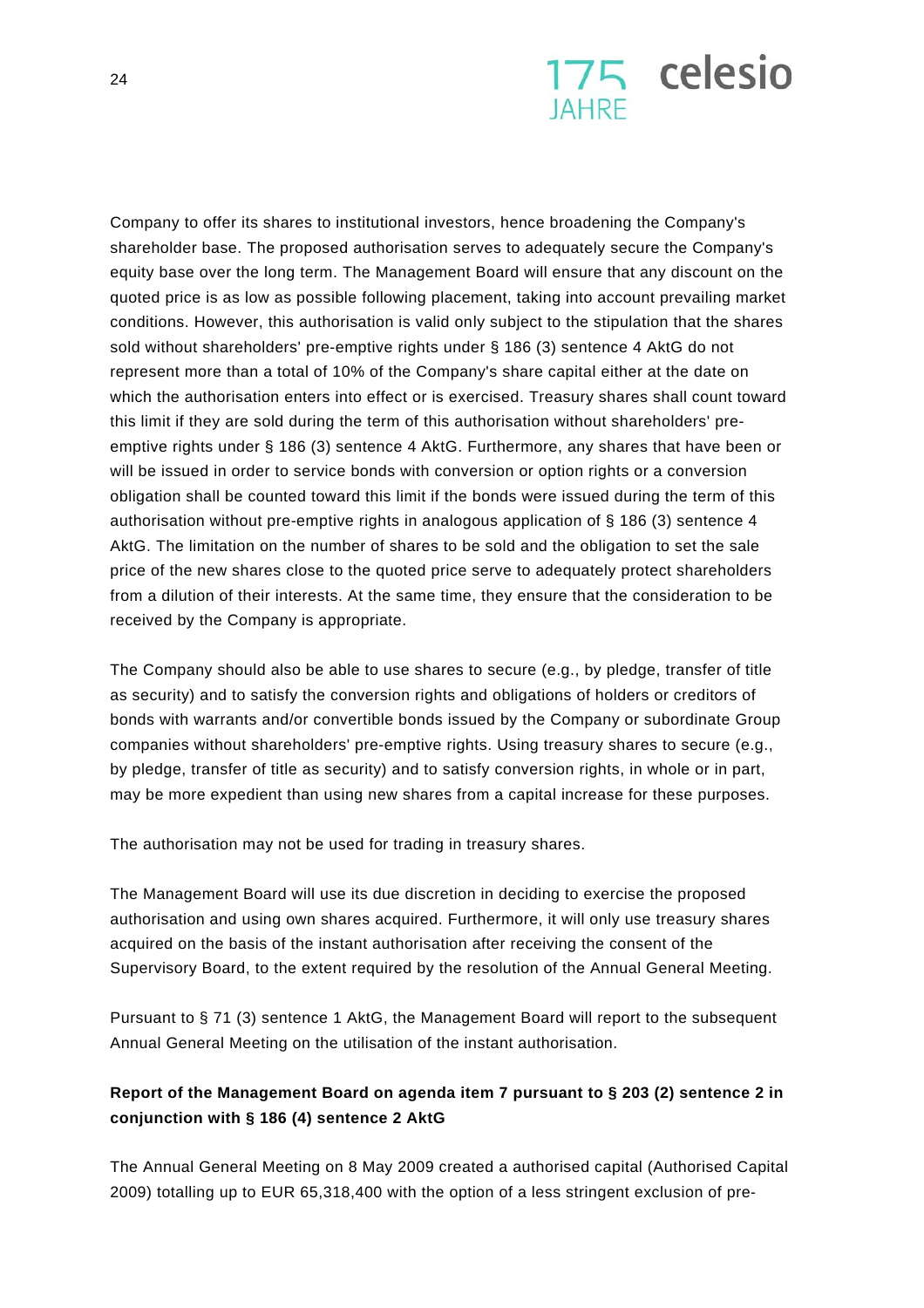

emptive subscription rights in accordance with § 186 (3) sentence 4 AktG if the issue price of the new shares is not substantially lower than the quoted share price and if the shares issued without pre-emptive rights under § 186 (3) sentence 4 AktG represent no more than a total of 10% of the share capital. Any shares that have been or will be issued in order to service bonds with conversion or option rights or a conversion obligation shall be counted toward this limit if the bonds were issued during the term of this authorisation without preemptive rights in analogous application of § 186 (3) sentence 4 AktG. Backed by a guarantee issued by Celesio AG, Celesio Finance B.V., the Netherlands, a wholly owned subsidiary of Celesio AG, issued a convertible bond in October 2009 with a principle amount totalling up to EUR 350,000,000, which is convertible into shares in Celesio AG. The company exercised the option of issuing the bonds under the exclusion of pre-emptive rights in analogous application of § 186 (3) sentence 4 AktG. The issue of a convertible bond under the exclusion of pre-emptive rights in analogous application of § 186 (3) sentence 4 AktG precludes the exercise of the authorisation under Authorised Capital 2009 to the extent that the exclusion of pre-emptive rights pursuant to  $\S$  186 (3) sentence 4 AktG lapses if capital increases are implemented from authorised capital on the basis of Authorised Capital 2009. In order to provide management with the full room to manoeuvre that had previously been afforded to it by the Annual General Meeting on 8 May 2009, Authorised Capital 2009 shall be rescinded and replaced by a new Authorised Capital 2010. To date, the Company has not exercised Authorised Capital 2009.

With exception to the term of the authorisation, Authorised Capital 2010 is identical in content to Authorised Capital 2009. It will be ensured that the rescission of Authorised Capital 2009 will not enter into effect unless Authorised Capital 2009 is replaced by the new Authorised Capital 2010.

Authorised Capital 2010 is intended to be available both for cash and non-cash capital increases. The new Authorised Capital 2010 is intended to supplement the existing Authorised Capital 2007, which the Company also has not utilised to date. If utilised in full, the proposed amount of new authorised capital totalling up to EUR 65,318,400 would represent an increase of the current share capital by approximately 30%. Together with the existing Authorised Capital 2007, Authorised Capital 2010 amounts to 50% of the existing share capital as permitted by law.

Authorised Capital 2010 is intended, *inter alia*, to enable the Company to finance acquisitions, whether against cash consideration or against shares.

Shareholders are generally entitled to a subscription right when Authorised Capital 2010 is utilised for cash capital increases. However, the proposed authorisation provides that the Management Board may, with the consent of the Supervisory Board, exclude pre-emptive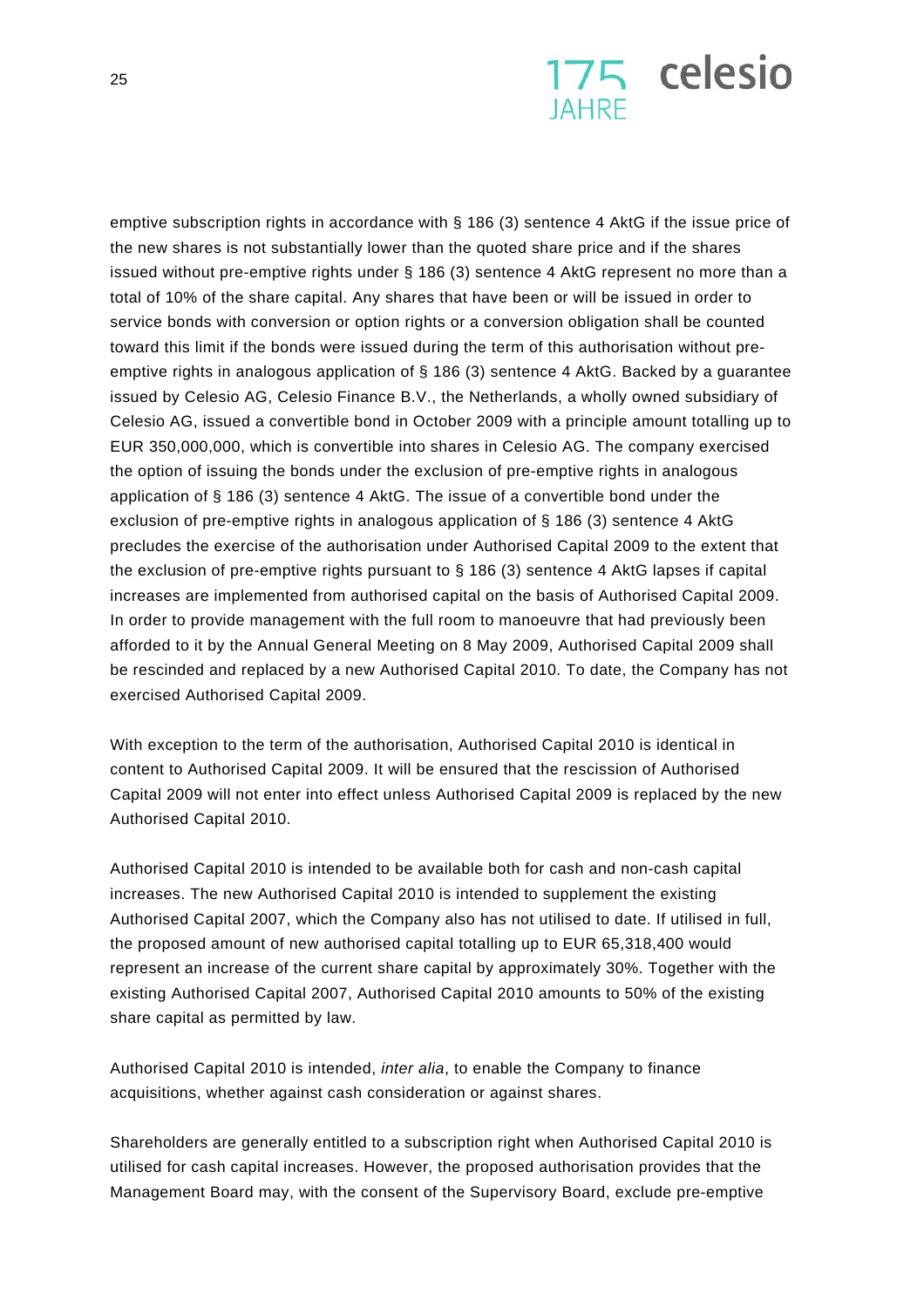

rights for fractional amounts. The exclusion of pre-emptive rights for any fractional amounts serves merely to render it possible to utilise the authorisation in whole amounts. The new shares that are excluded from shareholders' pre-emptive subscription rights as floating fractional shares will be liquidated at the most favourable terms possible for the Company. Pre-emptive rights may further be excluded to the extent this is necessary in order to grant the holders of conversion or option rights the right to subscribe for new shares, provided that the terms and conditions of the relevant bonds so stipulate. In the interest of facilitating capital market placement, such bonds feature an anti-dilution mechanism that stipulates that bondholders or creditors may be granted the right afforded to shareholders to subscribe for new shares during subsequent share issues. In this way, they are treated as if they were already shareholders. In order to render it possible to equip the bonds with such an antidilution feature, it is necessary to exclude the pre-emptive rights of the shareholders to subscribe for these shares. This facilitates the placement of the bonds, hence serving the shareholders' interests in the Company having an optimal financial structure.

Furthermore, it is intended that the Management Board may, with the consent of the Supervisory Board, exclude pre-emptive rights in the event of cash capital increases if the shares are issued at a price that does not fall substantially below their quoted price. This authorisation enables the Company to take advantage of market opportunities swiftly and flexibly and to cover any related capital requirements at short notice. The exclusion of preemptive rights makes it possible to place the shares near their quoted price, thus eliminating the usual discount for rights issues. In the event of such an exclusion of pre-emptive rights near the quoted price, the cash capital increase may not exceed 10% of the existing share capital at the time of its exercise. The needs of the shareholders to protect their holdings from dilution are accounted for in this manner. Shareholders can maintain their equity interest in the Company by purchasing shares on the open market at virtually the same terms. Treasury shares shall count toward this limit if they are sold during the term of this authorisation without shareholders' pre-emptive rights under § 186 (3) sentence 4 AktG. Furthermore, any shares that have been or will be issued in order to service bonds with conversion or option rights or a conversion obligation shall be counted toward this limit if the bonds were issued during the term of this authorisation without pre-emptive rights in analogous application of § 186 (3) sentence 4 AktG.

For non-cash capital increases, pre-emptive rights may be excluded in full. The Company should be able to take quick and flexible action at any time on international or regional markets in the interests of its shareholders. This includes being able to acquire companies or equity interests in companies at short notice to bolster the Company's competitive position. It may be expedient to issue shares as consideration in order to avoid weakening the Company's liquidity position or in order to comply with the relevant tax conditions. The proposed authorisation to issue shares from Authorised Capital 2010 against non-cash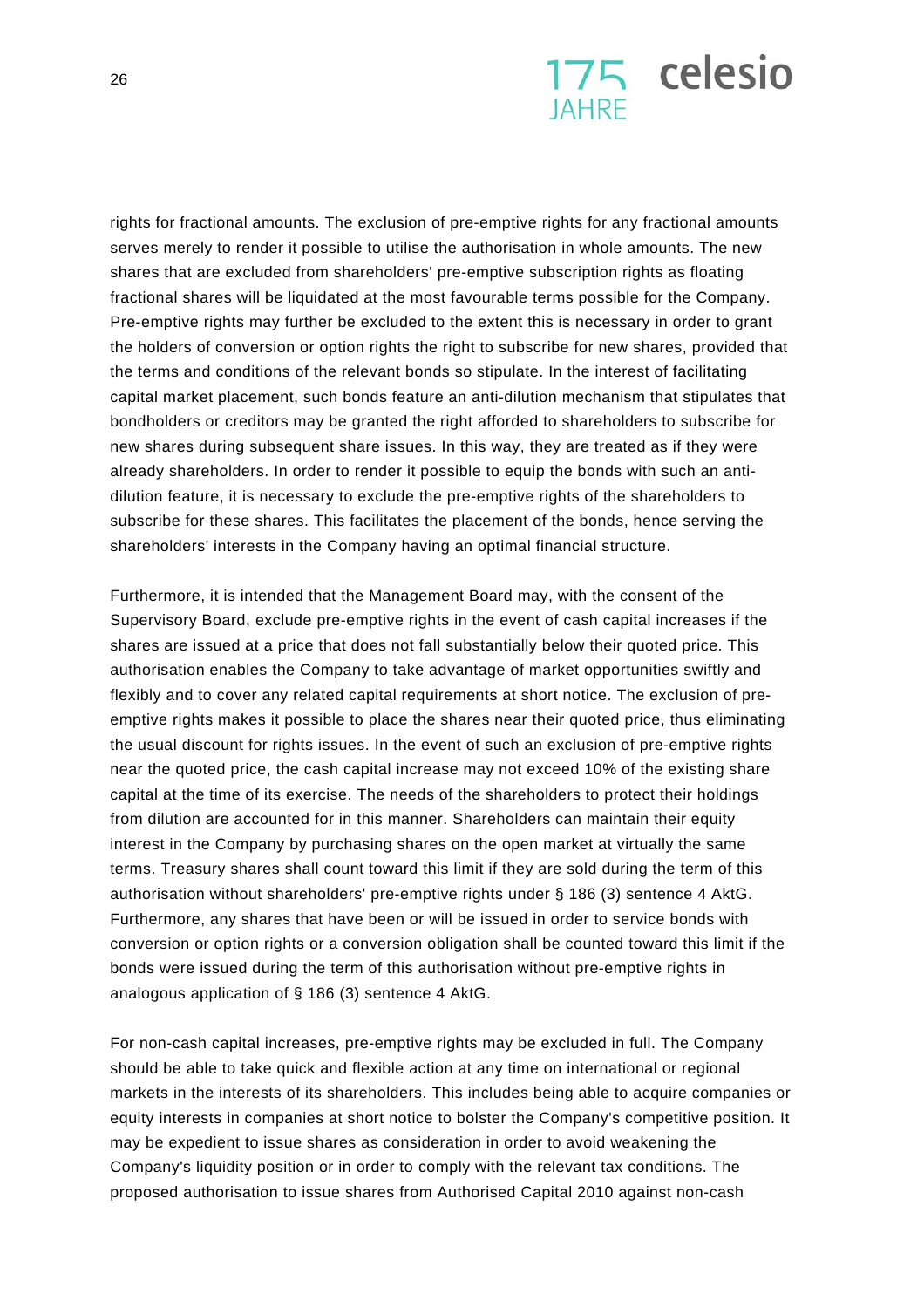

contributions is in turn intended to enable the Company to offer, with the consent of the Supervisory Board, shares in Celesio AG as consideration for the acquisition of companies or equity interests in companies rapidly and flexibly, without having to turn to the open market. The proposed exclusion of shareholders' pre-emptive rights in the context of noncash contributions also serves this purpose.

Analogous precautionary resolutions passed in advance and offering the option of excluding pre-emptive rights to subscribe shares are common. In all instances, the Management Board will exercise due care to ensure that the use of Authorised Capital 2010 is in the interest of the Company and its shareholders. The Management Board will report to the subsequent Annual General Meeting on any utilisation of Authorised Capital 2010.

## **Report of the Management Board on agenda item 8 pursuant to § 221 (4) sentence 2, in conjunction with § 186 (4) sentence 2 AktG**

By issuing a convertible bond for a total principal amount of EUR 350,000,000 via Celesio Finance B.V., the Netherlands, in October 2009, the Company exercised the majority of the authorisation granted by the Annual General Meeting on 8 May 2009 to issue bonds with warrants or convertible bonds for a total principal amount of up to EUR 500,000,000. In accordance with § 3 (4) of the Articles of Association, Contingent Capital 2009, which was created by the Annual General Meeting on 8 May 2009, serves to secure the pre-emptive right of the holders of the convertible bonds issued on the basis of this authorisation to subscribe to Celesio shares. On the basis of the authorisation issued on 8 May 2009, it is virtually no longer possible to issue additional bonds with warrants or convertible bonds. However, the Company believes that the ability to continue to rely on bonds with warrants and/or convertible bonds as a financing tool is indispensable. Therefore, in order to continue to afford the Company the necessary flexibility in raising capital, the authorisation granted by the Annual General Meeting on 8 May 2009 to issue bonds with warrants or convertible bonds shall be rescinded, to the extent that it was not exercised. A new authorisation to issue bonds with warrants and/or convertible bonds shall be granted, along with the option of excluding pre-emptive subscription rights, and a further contingent capital (Contingent Capital 2010) shall be created. Doing so will ensure the pre-emptive rights of the bondholders to subscribe to shares in Celesio arising from bonds with warrants and convertible bonds issued on the basis of the new authorisation.

The purpose of the proposed new authorisation to issue bonds with warrants or convertible bonds ("bonds") for a total principal amount of up to EUR 500,000,000 and to create an associated additional Contingent Capital of up to EUR 21,772,800 is to offer Celesio AG the required flexibility in the financing of its activities, as well as to continue to pave the way for the Management Board, with the consent of the Supervisory Board, to obtain financing in a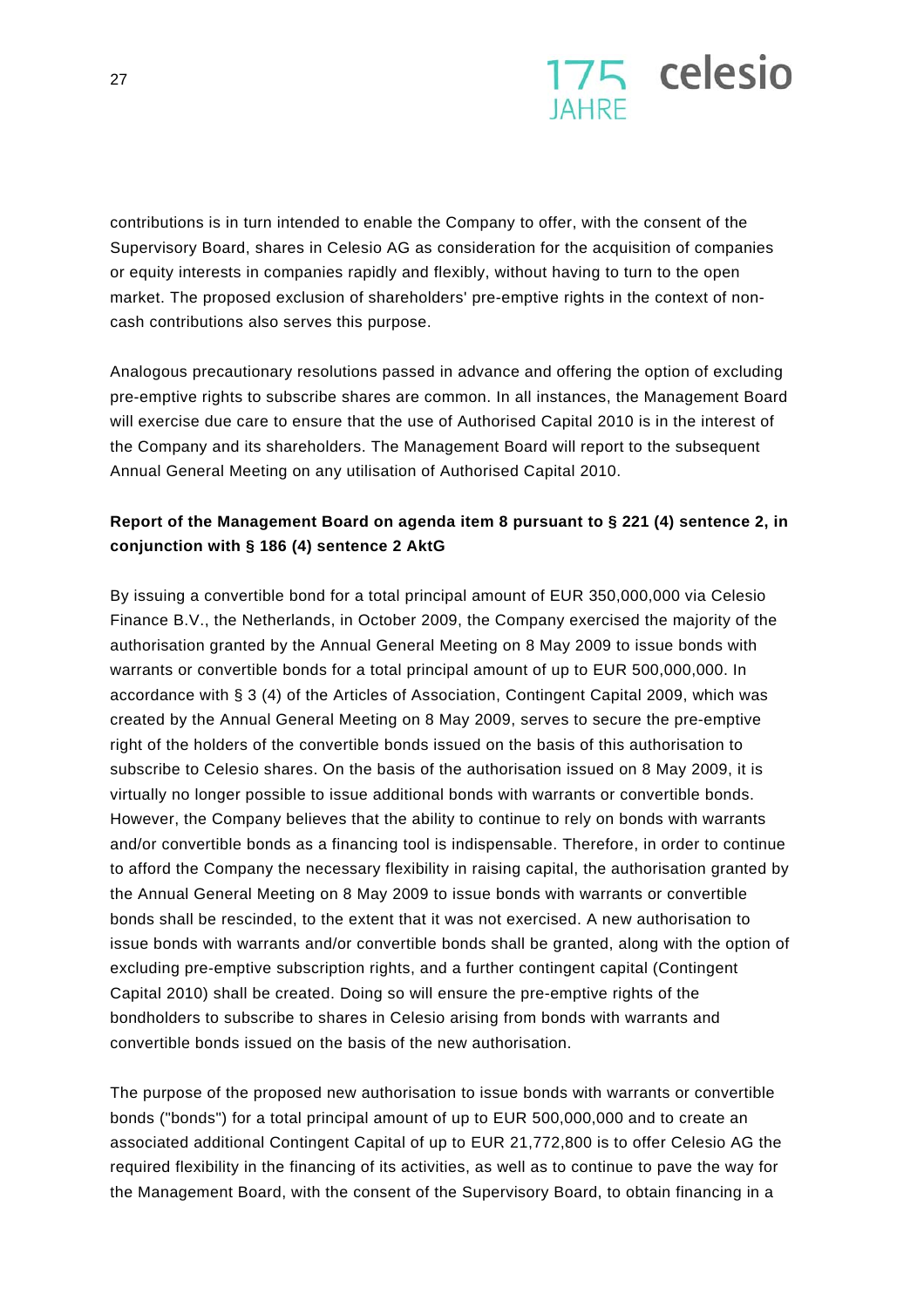

rapid and flexible manner that is in line with the interests of the Company, particularly given favourable capital market conditions. The new authorisation replaces the authorisation which had been resolved by the Annual General Meeting on 8 May 2009 and largely utilised to issue bonds. An additional contingent capital shall be created in order to secure the claims of holders of bonds issued on the basis of the new authorisation.

The primary difference between Contingent Capital 2009 and Contingent Capital 2010 is that Contingent Capital 2010 affords the management greater room for manoeuvre in setting the issue price. The Contingent Capital 2009 created by the Annual General Meeting on 8 May 2009 aimed to reflect the rulings of lower and upper courts, which called for a concrete conversion and/or option price to be set for such resolutions, rather than permitting the previously standard practice of setting the bases of calculation for a minimum issue price. Since then, both the German Federal Court of Justice and the legislature have clarified the legal situation, affording companies legal certainty and an economically sensible framework for structuring contingent capital.

By law, shareholders generally have the right to subscribe for bonds carrying option or conversion rights or obligations (§ 221 (4) in conjunction with § 186 (1) AktG). In order to facilitate placement of the bonds, the Company intends to use the option of issuing the bonds to a bank or banking syndicate, provided that they offer the bonds to the shareholders for subscription in line with their pre-emptive rights (indirect subscription right within the meaning of § 186 (5) AktG).

The exclusion of pre-emptive rights for fractional amounts renders it possible to utilise the proposed authorisation in whole amounts. This facilitates the settlement of shareholders' preemptive rights. The advantage of excluding pre-emptive rights for holders of conversion or option rights or obligations already granted is that the conversion or option price for the conversion or option rights or obligations already granted need not be discounted, hence making it possible to generate greater cash inflows overall. Both rights exclusion scenarios are therefore in the interest of the Company and its shareholders.

The Management Board is further authorised, with the consent of the Supervisory Board, to exclude in full shareholders' pre-emptive rights if the bonds with option or conversion rights or obligations are issued at a price that does not fall substantially below the market value of these bonds. This provision renders it possible for the Company to quickly leverage favourable market situations at extremely short notice and to obtain better conditions in setting the interest rate and issue price of the bonds in line with standard market conditions. It would not be possible to obtain standard market conditions and effect a smooth placement without excluding pre-emptive rights. Section 186 (2) AktG permits the subscription price (and thus the terms and conditions of these bonds) to be published up to the third-to-last day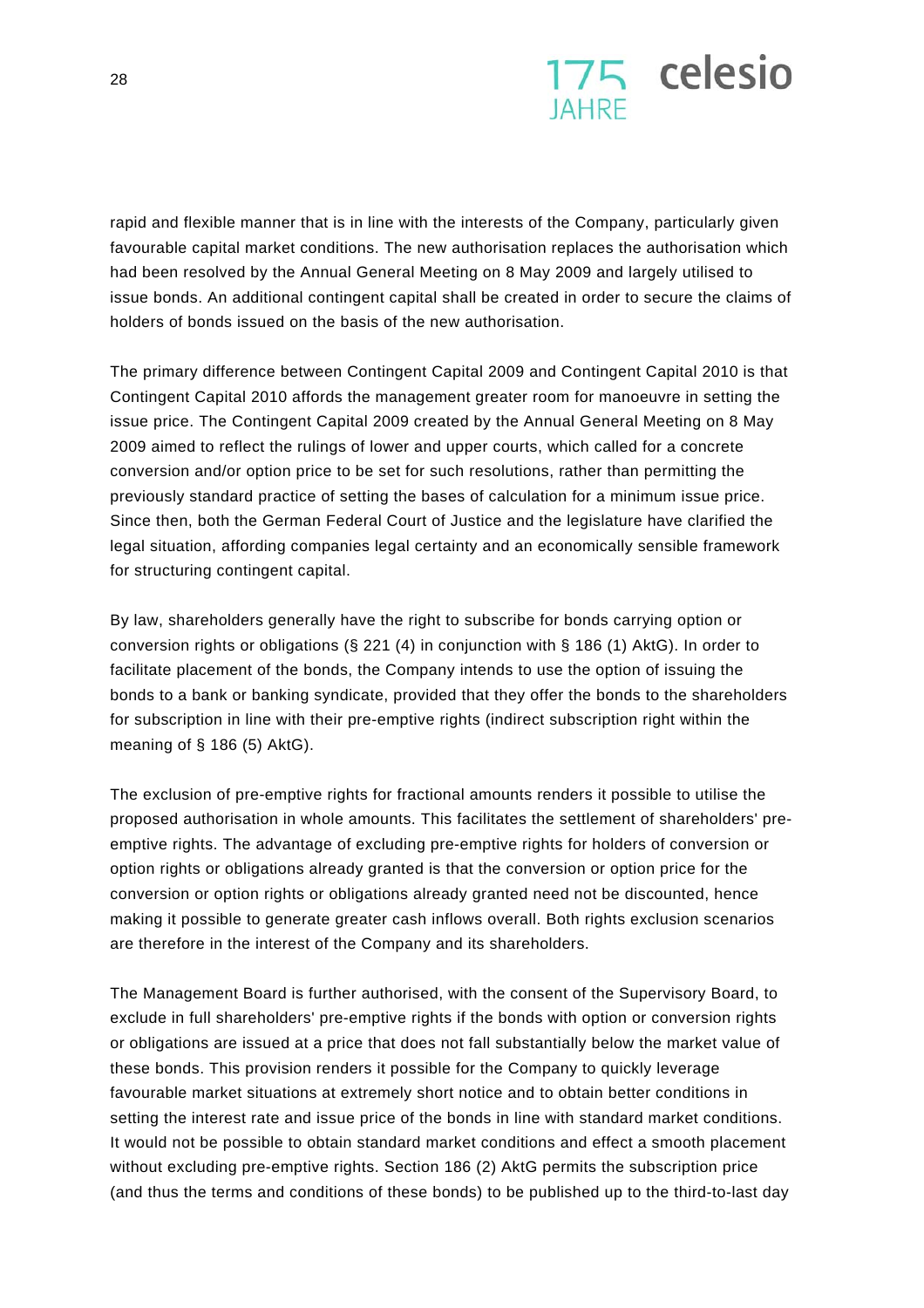

of the subscription period. However, given the rather common volatility on the equities markets, this then also gives rise to a market risk over several days, which leads to haircuts in setting the bond terms and conditions, i.e., conditions are set which are not in line with the market. Furthermore, the mere existence of pre-emptive rights jeopardises the successful placement of the bonds with third parties or may give rise to additional costs due to the uncertainty as to whether the pre-emptive rights will be exercised (subscription behaviour). Finally, if pre-emptive rights are granted, the Company is not able to react accordingly to favourable or unfavourable market conditions at short notice due to the length of the subscription period. Instead, it is exposed to falling share prices during the subscription period, which may place the Company at a disadvantage in raising capital.

Pursuant to § 221 (4) sentence 2 AktG, in the event of the full exclusion of pre-emptive rights, the provisions of § 186 (3) 4 AktG apply *mutatis mutandis*. The proposed resolution ensures that the threshold for the exclusion of pre-emptive rights (10% of the share capital) stipulated in those provisions is complied with. The volume of Contingent Capital, which would be available solely for the purpose of securing the option or conversion rights or obligations, is exactly 10% of the current share capital. A corresponding provision in the proposed authorisation resolution also ensures that even in the event of a capital reduction, the 10% threshold will not be exceeded, as the authorisation to exclude pre-emptive rights expressly states that it may not exceed 10% of the share capital either at the date on which such authorisation enters into effect, or  $-$  if this amount is less  $-$  at the date on which it is exercised. The foregoing 10% threshold will apply to new shares issued from Authorised Capital without pre-emptive rights under § 186 (3) sentence 4 AktG during the term of this authorisation, until such time as bonds with option or conversion rights or obligations that carry no pre-emptive rights under § 186 (3) sentence 4 AktG are issued, as well as such shares acquired on the basis of the authorisation granted by the Annual General Meeting on 6 May 2010 and sold without pre-emptive rights pursuant to § 71 (1) no. 8 sentence 5 in conjunction with § 186 (3) sentence 4 AktG, until such time as bonds with option or conversion rights or obligations that carry no pre-emptive rights under § 186 (3) sentence 4 AktG are issued.

Moreover, § 186 (3) sentence 4 AktG stipulates that the issue price may not fall substantially below the quoted price. This provision is intended to ensure that the economic value of the shares is not subject to any material dilution. It is possible to determine whether such a dilution has occurred in connection with the issue of bonds carrying option or conversion rights or obligations without pre-emptive rights by calculating the hypothetical quoted price of the bonds using recognised methods of mathematical finance and comparing this hypothetical price to the issue price. If after a due and proper review this issue price is not substantially below the hypothetical quoted price at the time the bonds are issued, the exclusion of pre-emptive rights is permissible in accordance with the spirit and intent of §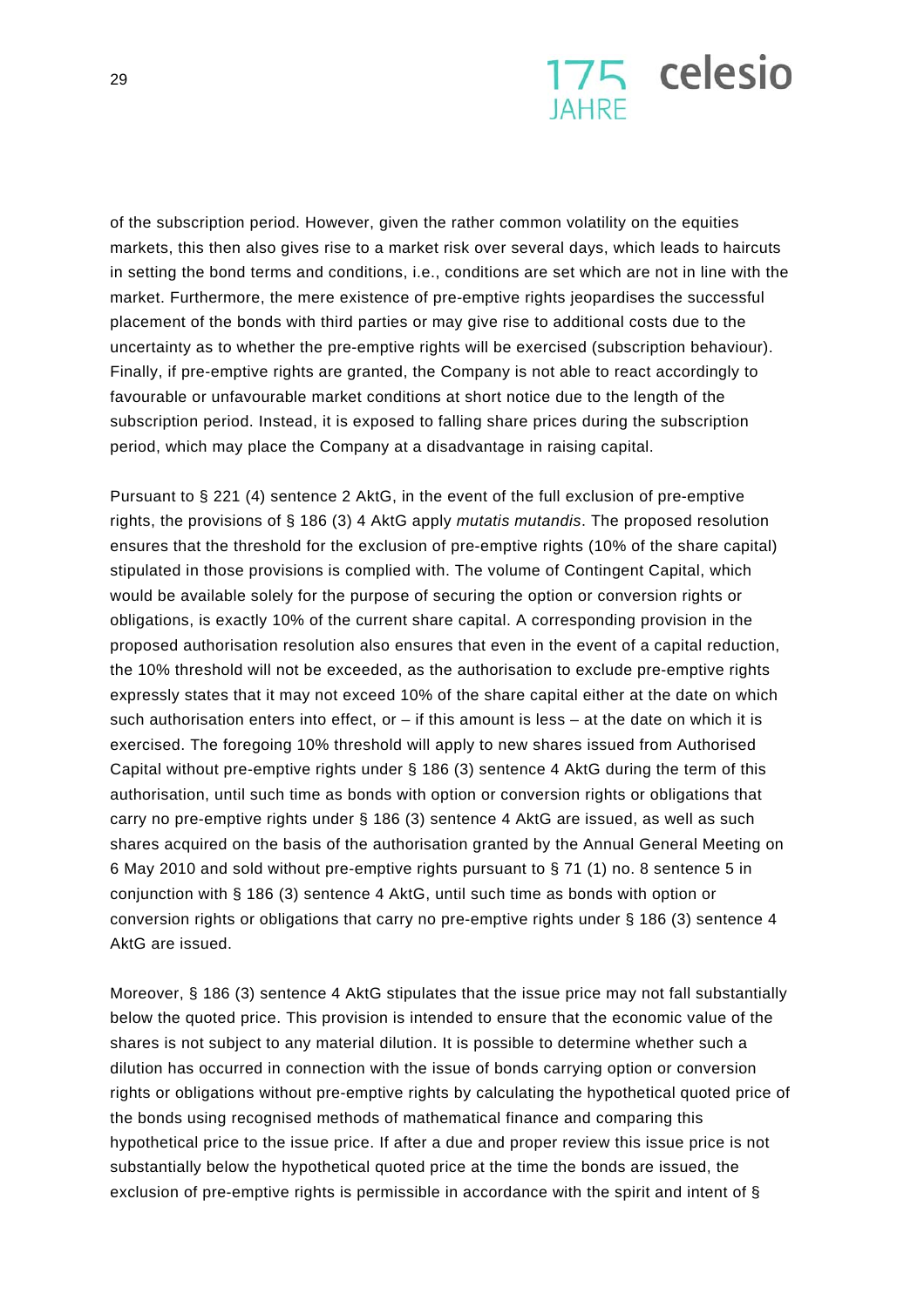

186 (3) sentence 4 AktG due to the immateriality of the discount. The resolution therefore stipulates that the Management Board, prior to issuing bonds carrying option or conversion rights or obligations, must come to the conclusion on the basis of a due and proper review that the proposed issue price does not lead to any material dilution of the value of the shares. This would lead the arithmetical market value of a pre-emptive right to fall to nearly nil, ensuring that the shareholders suffer no material economic detriment as a result of the exclusion of pre-emptive rights. Notwithstanding this review by the Management Board, this makes it possible to ensure that conditions are set in line with the market, hence avoiding any material dilution during any bookbuilding process. In such a process, although the bonds are offered for sale at a fixed issue price, individual terms and conditions of the bonds (such as interest rate and term, where applicable) are arranged on the basis of purchase orders submitted by investors, meaning that the overall value of the bond is determined in line with the market. All of this is intended to ensure that the value of the shares is not subject to any material dilution caused by the exclusion of pre-emptive rights.

Even after option or conversion rights have been exercised or option or conversion obligations have arisen, shareholders have the option of maintaining their interest in the share capital of the Company by purchasing shares on the open market at any time. In return, the authorisation to exclude pre-emptive rights makes it possible for the Company to set conditions in line with the market, reinforces to the greatest extent possible its ability to place bonds with third parties and affords it room to manoeuvre when leveraging favourable market conditions at short notice.

Analogous precautionary resolutions passed in advance and offering the option of excluding pre-emptive rights to subscribe shares are common. In all instances, the Management Board will exercise due care to ensure that the issue of convertible bonds and/or bonds with warrants is in the interest of the Company and its shareholders. The Management Board will report to the subsequent Annual General Meeting on any utilisation of the authorisation.

#### **Attendance at the Annual General Meeting**

Pursuant to § 7 of the Articles of Association, those shareholders who are registered in the Company's share register are entitled to attend the Annual General Meeting and to exercise their voting rights, provided they have registered to do so in good time, and the registration of the shareholders was received by the Company by no later than the close of Thursday, 29 April 2010 (24:00).

Shareholders may submit their written registration to the Management Board at the Company's registered office, or to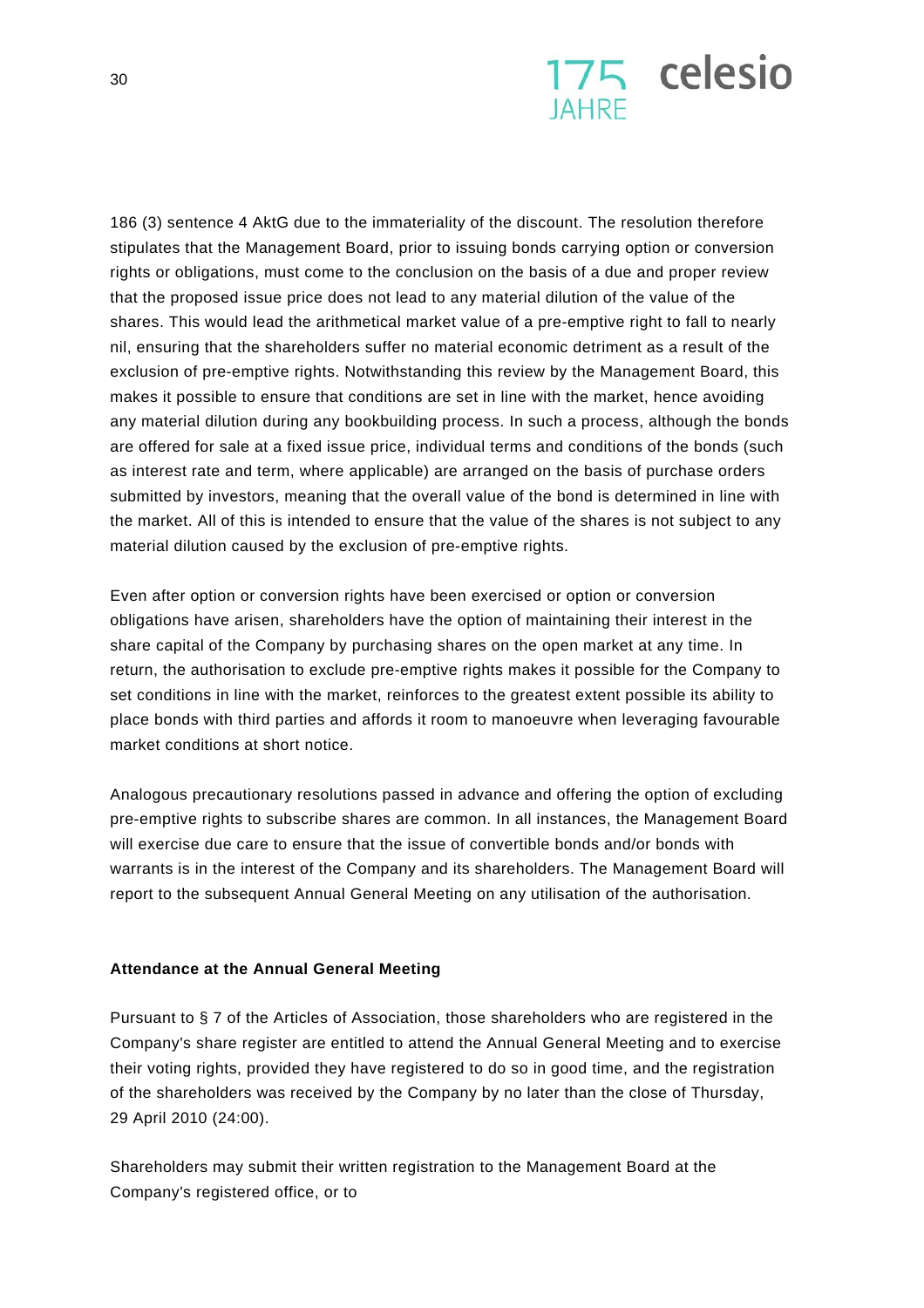

Celesio AG Aktionärsservice Postfach 940002 69940 Mannheim Germany

or by fax to +49(0)69.2222-34281, or may register online at https://aktie.celesio.com.

Shareholders who register to attend the Annual General Meeting will automatically receive admission tickets by post. Admission tickets serve merely as organisational aids and not as a prerequisite for attending the Annual General Meeting and exercising voting rights. Please bring your admission ticket with you and have it ready for inspection at the main entrance to the Annual General Meeting.

#### **Shares and voting rights; free disposability of shares**

The share capital of the Company is divided into 170,100,000 no-par value registered shares granting a total of 170,100,000 voting rights. The Company held no treasury shares at the date on which the Annual General Meeting was convened.

Registration to attend the Annual General Meeting does not preclude the tradability of shares; shareholders may therefore continue to freely dispose of their shares after having registered to attend. However, no deletions or new entries will be recorded in the share register on the day of the Annual General Meeting or on the last six days prior to the Annual General Meeting. Shareholdings registered in the share register on the day of the Annual General Meeting shall be decisive with regard to the allocation of voting rights.

#### **Proxy voting**

Shareholders may opt to authorise a proxy voting agent, such as a bank, a shareholders' association or another person, to exercise their voting rights on their behalf. In such cases, shareholders, proxies, banks, or shareholders' associations are responsible for promptly notifying the Company of their intention to attend the Annual General Meeting. Proxies must be granted and revoked in writing and verification of proxies must be submitted to the Company in writing. This shall include, for example, the granting of a proxy (with the option of issuing voting instructions) electronically via the Company's website www.celesio.com/hauptversammlung or by fax to +49(0)69.2222-34281. Shareholders registered in the share register will receive detailed information on issuing proxies and voting instructions along with their invitation to attend the Annual General Meeting. Enclosed with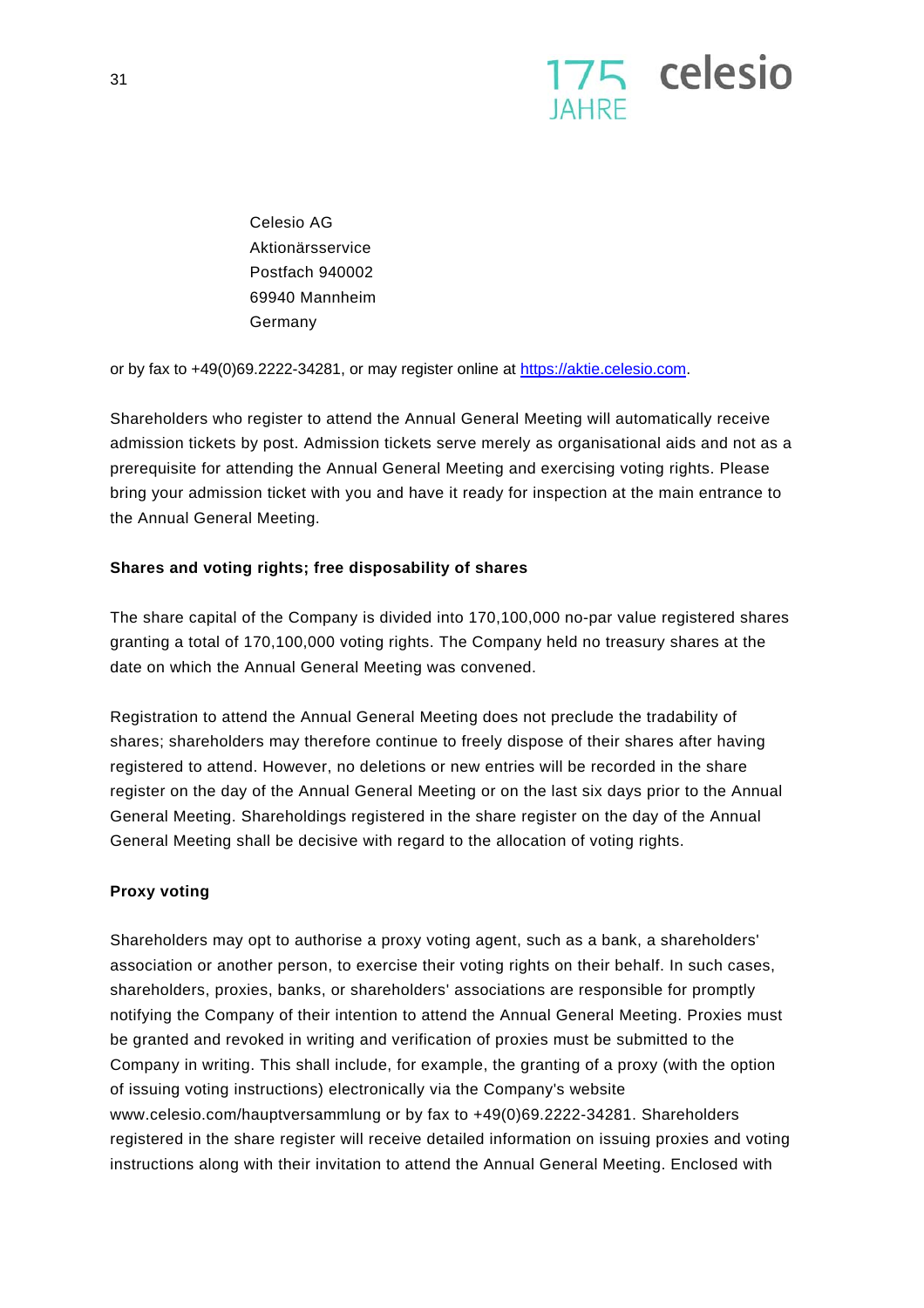

the invitation is a form for issuing proxies and for issuing voting instructions. This information is also accessible online at www.celesio.com/hauptversammlung.

There may be exceptions for the granting or revocation of proxies to banks, shareholders' associations or other equivalent institutions or persons under § 135 AktG and the verification of such to the Company. If you wish to authorise a bank, a shareholders' association or any other equivalent institution or person under § 135 AktG to act as a proxy, please discuss the required form of the proxy or the revocation of such with such institutions or persons.

If shareholders appoint more than one person to serve as proxy, the Company may reject one or more of these persons.

### **Company-appointed proxies**

As an additional service, we offer the shareholders registered in our share register the opportunity to have the Company appoint a proxy to vote on their behalf. The necessary proxy form and any instructions may be issued in writing at the following address:

> Celesio AG Aktionärsservice Postfach 940002 69940 Mannheim Germany

They may also be issued electronically at www.celesio.com/hauptversammlung or by fax to +49(0)69.2222-34281. Proxies may also be submitted at the main entrance on the day of the Annual General Meeting beginning at 9:00 a.m. The same applies with respect to modifications to instructions and the revocation of the proxy. No separate verification of the proxy must be presented to the Company. The proxies appointed by the Company are required to vote in accordance with the instructions issued to them. Please note that proxies must be issued to Company-appointed representatives with instructions; otherwise, they will be null and void.

Proxies must be received at the above address, website or fax number by no later than the expiry of 29 April 2010 (24:00 midnight). The revocation of proxies granted to Companyappointed representatives and modifications to instructions must be received at the above address, website or fax number by no later than 12:00 noon on 5 May 2010. You may appoint or revoke proxies and issue or rescind instructions to proxies on the day of the Annual General Meeting between 9:00 a.m. and shortly prior to the beginning of voting at the main entrance to the Annual General Meeting.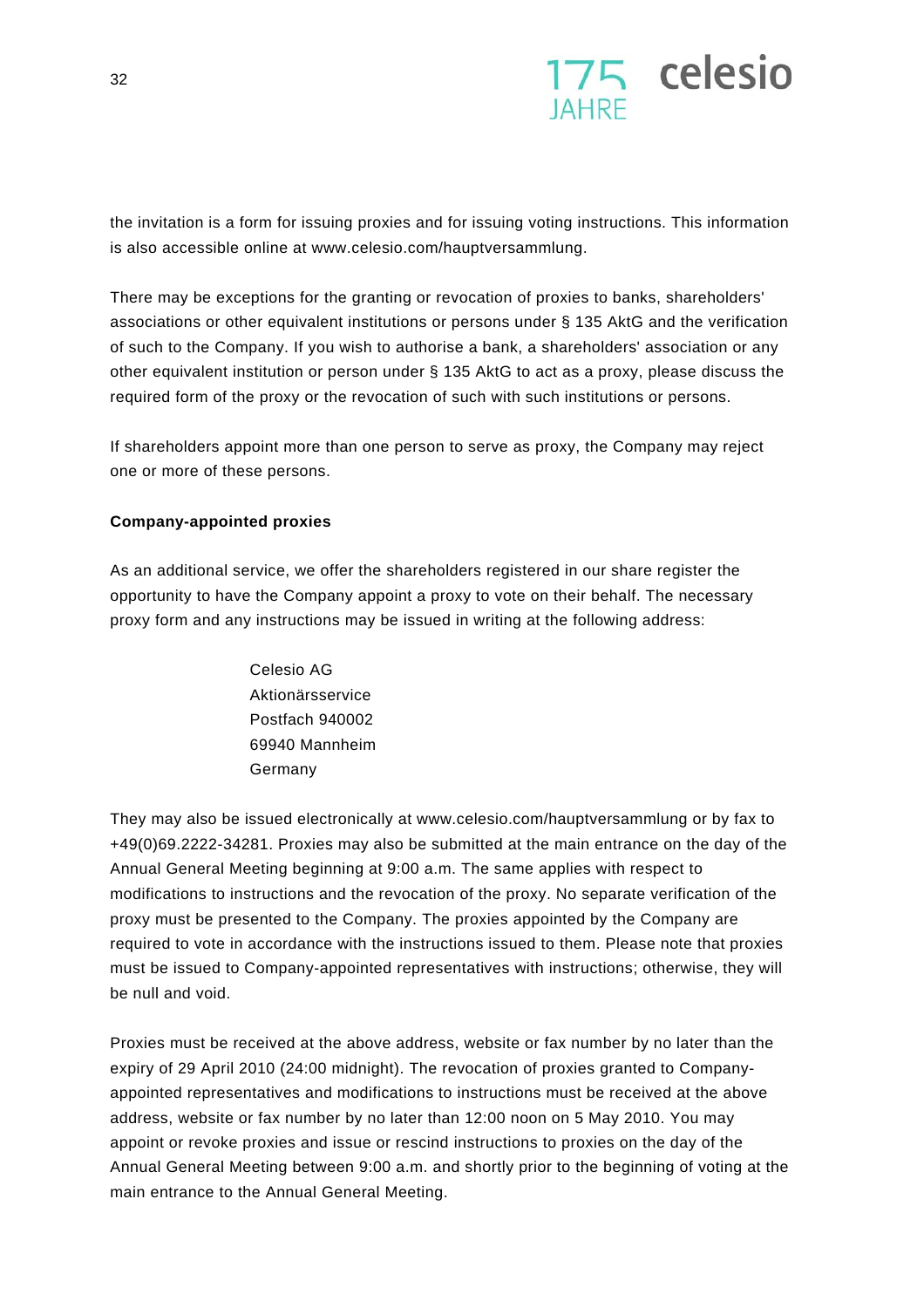

Shareholders registered in the share register will receive detailed information on granting and revoking proxies and issuing and rescinding voting instructions along with their invitation to attend the Annual General Meeting. This information is also accessible online at www.celesio.com/hauptversammlung.

## **Shareholders' rights: motions to amend the agenda**

Shareholders whose combined holdings represent a proportionate interest equivalent to at least EUR 500,000 of the share capital may request pursuant to § 122 (2) AktG that items be placed on the agenda and announced. Each new item must be accompanied by supporting information or a draft resolution. The request must be sent in writing to the Management Board of Celesio AG. Requests may be sent to the following address:

> Celesio AG Management Board c/o Corporate Legal Neckartalstraße 155 70376 Stuttgart

Requests to place items on the agenda must be received by Celesio AG at least 30 days prior to the day of the Annual General Meeting, i.e., by no later than the expiry of 5 April 2010 (24:00). Shareholders must show that they have been the holders of the shares since at least midnight on 6 February 2010 (0:00).

#### **Shareholders' rights: shareholder counter-motions/nominations**

Shareholders of Celesio AG may send to the Company any counter-motions to any proposal of the Management Board and Supervisory Board in relation to a given agenda item in accordance with § 126 (1) AktG and nominations in accordance with § 127 AktG. Such counter-motions and nominations must be sent exclusively to the following address:

> Celesio AG Corporate Legal Neckartalstraße 155 70376 Stuttgart Fax +49(0)711.50 01-590 legal@celesio.com

Counter-motions and nominations sent to any other address will not be considered.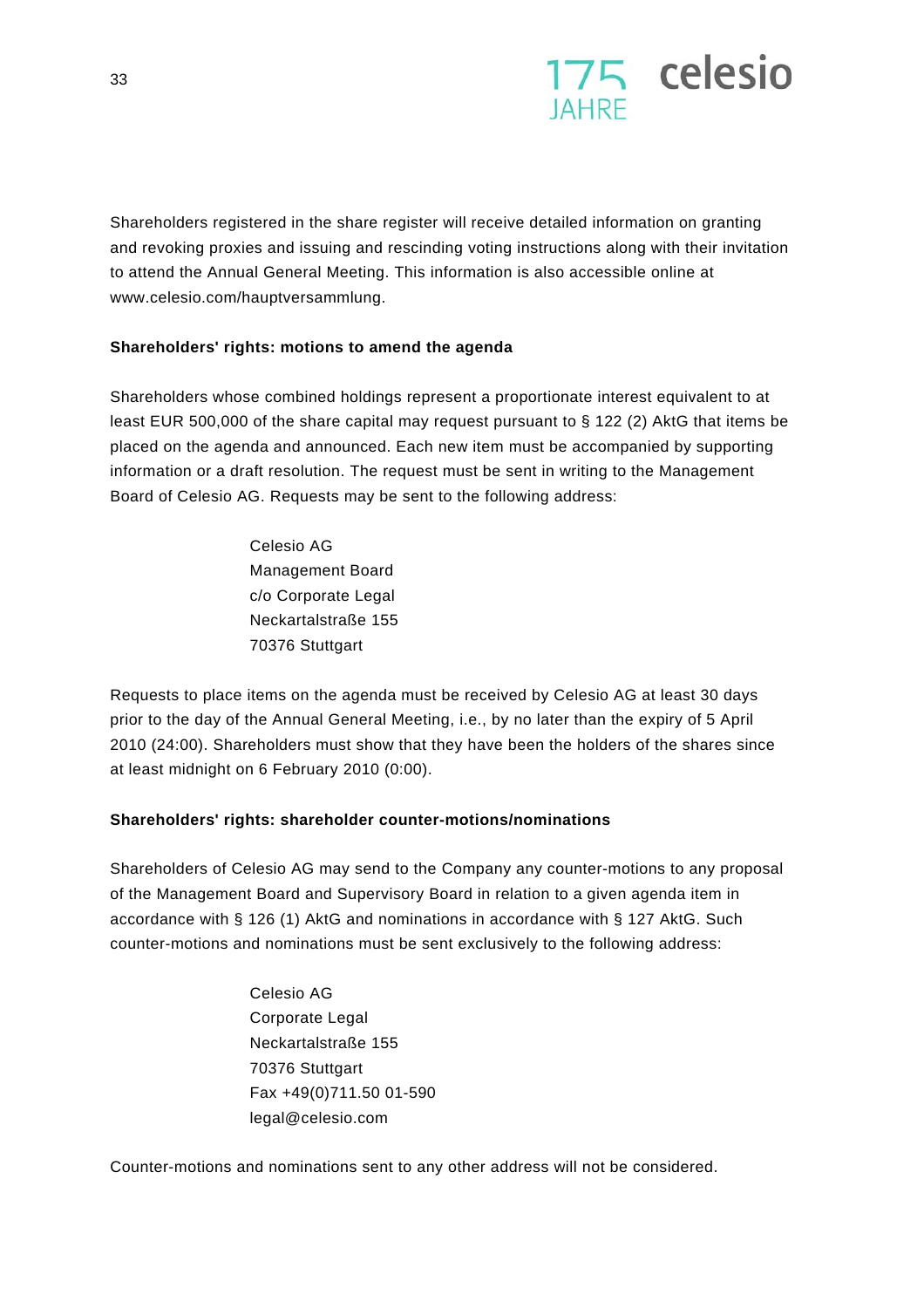

All duly submitted counter-motions and nominations sent to the aforementioned address at least 14 days prior to the Annual General Meeting, i.e., by no later than the expiry of 21 April 2010 (24:00), will be published online at www.celesio.com/hauptversammlung, together with the name of the submitting shareholder, the information in support of the counter-motion or proposal and any statements on behalf of the management.

Under given circumstances, Celesio AG is not obliged to publish a counter-motion or proposal and the relevant information in support of such. Such is the case if:

- making such information available would subject the Management Board to criminal liability
- the counter-motion would result in a resolution by the Annual General Meeting that would be illegal or in violation of the Articles of Association
- the supporting information contains statements which are manifestly false or misleading in material respects or which are defamatory
- a shareholder counter-motion based on the same set of facts has already been made available to an Annual General Meeting of Celesio AG pursuant to § 125 AktG
- the same shareholder counter-motion, including substantially the same supporting information, has already been made available pursuant to § 125 AktG to at least two Annual General Meetings of the Company within the past five years and less than one-twentieth of the share capital represented at those meetings voted in favour of such counter-motion
- the shareholder indicates that he/she will not attend or be represented at the Annual General Meeting or
- at two Annual General Meetings within the past two years the shareholder has failed to put forward or have put forward on his/her behalf a counter-motion notified by such shareholder.

The information in support of a valid counter-motion need not be made available if the text is more than 5,000 characters.

If several shareholders submit counter-motions for the adoption of a resolution in respect of the same subject matter, the Management Board of Celesio AG may consolidate such counter-motions and the respective supporting information.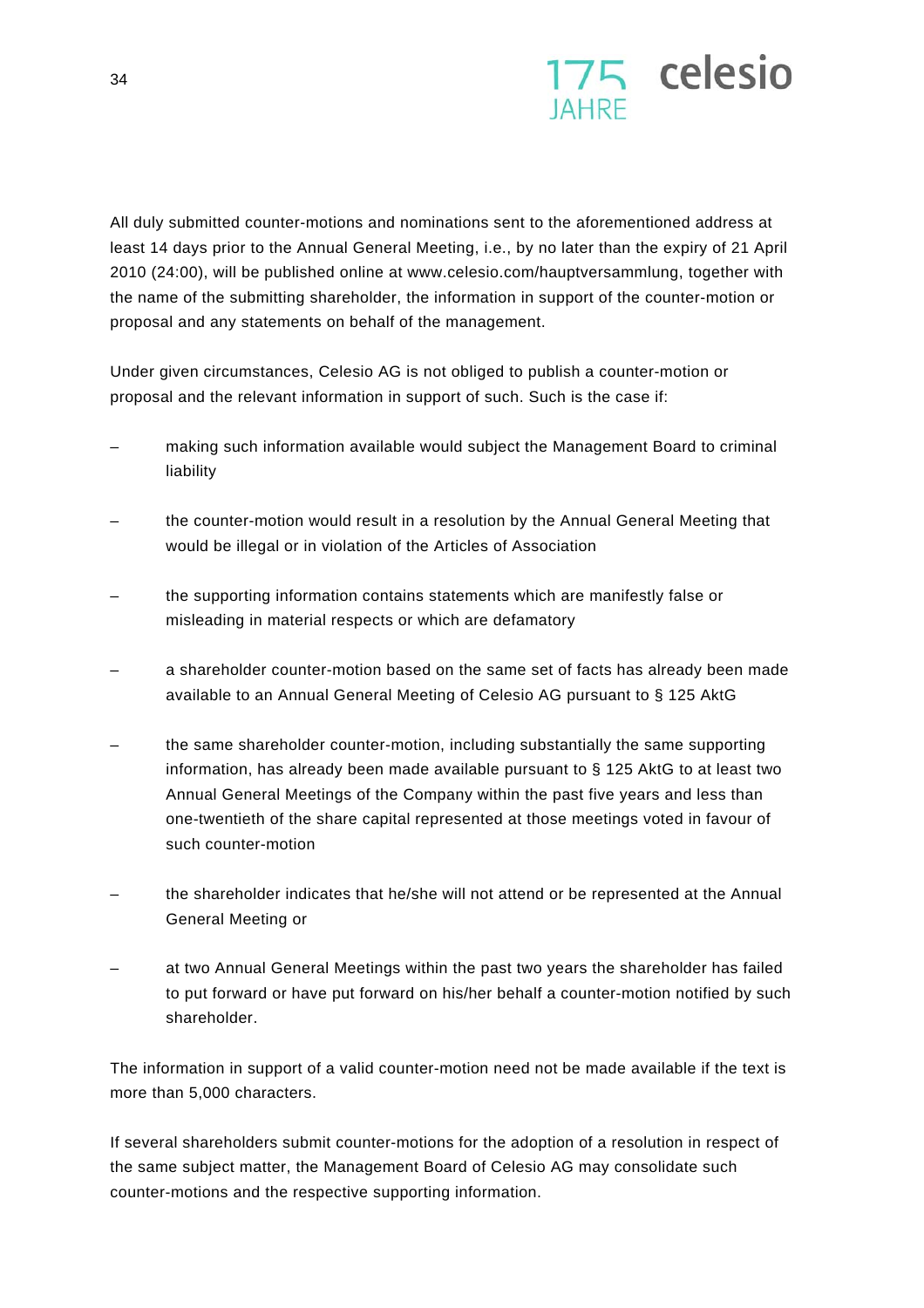

The foregoing applies *mutatis mutandis* to shareholder nominations of Supervisory Board candidates, although nominations need not be accompanied by supporting information (§ 127 AktG).

Celesio AG need not publish nominations for election for the reasons cited above, or if the nomination does not contain the name, profession and residential address of the nominee and information on any positions held by such nominee(s) on other supervisory boards to be created by law in accordance with § 125 (1) sentence 5 AktG.

## **Shareholders' rights: shareholders' right to information**

Each shareholder of Celesio AG shall, upon request, be provided with information at the Annual General Meeting by the Management Board regarding the Company's affairs, to the extent that such information is necessary to permit a proper evaluation of the relevant item on the agenda. The duty to provide information also extends to legal and business relations between the Company and its affiliates as well as the position of the Group and that of the entities included in the consolidated financial statements.

## **Website providing access to information pursuant to § 124a German Stock Corporation Act (***Aktiengesetz***, "AktG")**

This invitation to the Annual General Meeting, the documents to be made available to the Annual General Meeting and further information in connection with the Annual General Meeting will be available at the Company's website www.celesio.com immediately after the Annual General Meeting is convened.

The results of the voting will be announced on the same website subsequent to the conclusion of the Annual General Meeting.

The documents required to be made available to the Annual General Meeting will be laid out for inspection at the meeting on 6 May 2010.

## **Webcast**

The address by the Chairman of the Management Board will be broadcast live on our website on the day of the Annual General Meeting, beginning at approximately 10:00 a.m. In addition, the complete address will be posted online following the Annual General Meeting.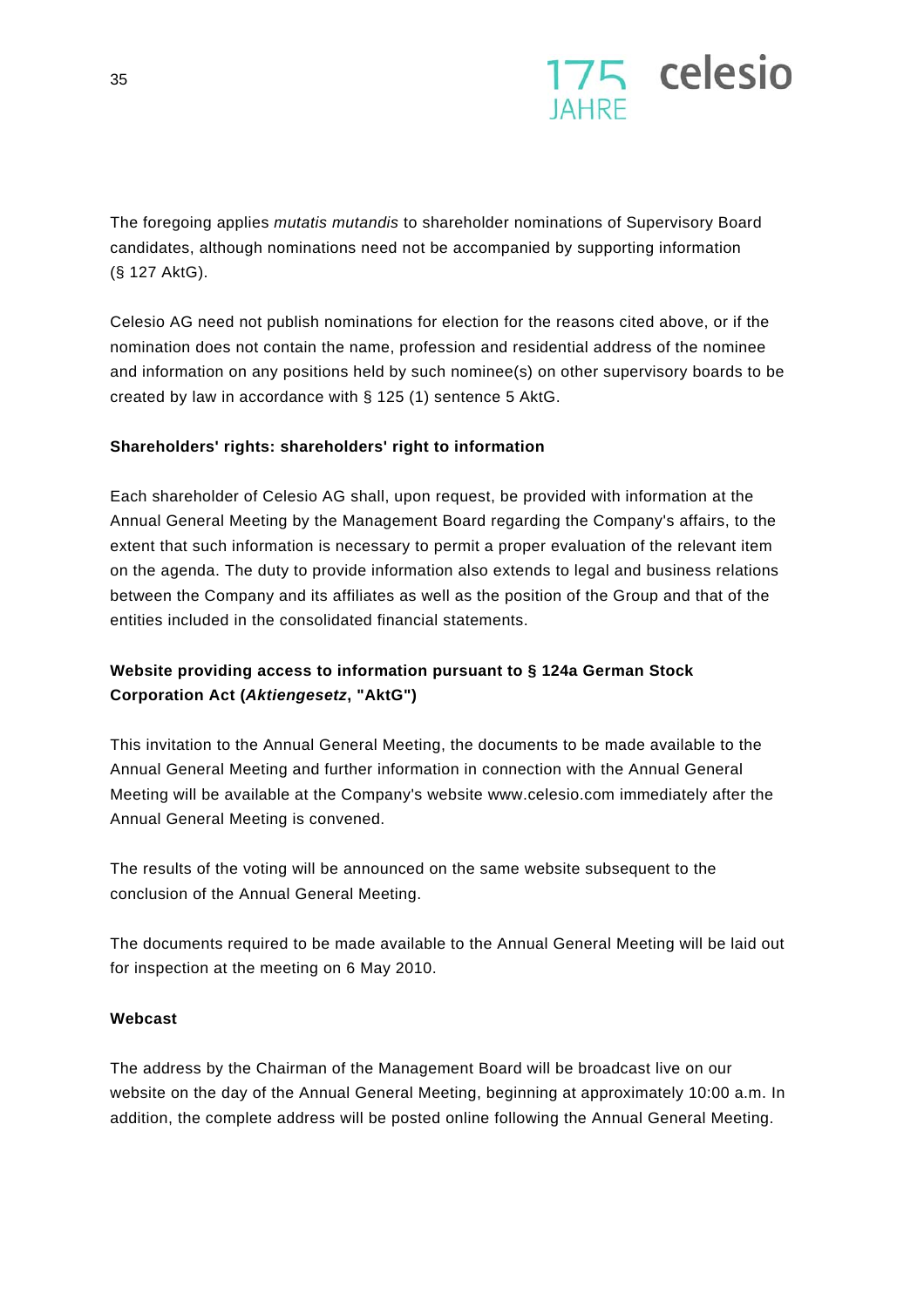

## **Contact information**

To request information materials and for any questions relating to the Annual General Meeting, you may contact us at:

> Celesio AG Corporate Investor Relations Neckartalstraße 155 70376 Stuttgart **Germany** Telephone +49(0)711.50 01-735 Fax +49(0)711.50 01-740 investor@celesio.com www.celesio.com

Stuttgart, March 2010

Celesio AG

The Management Board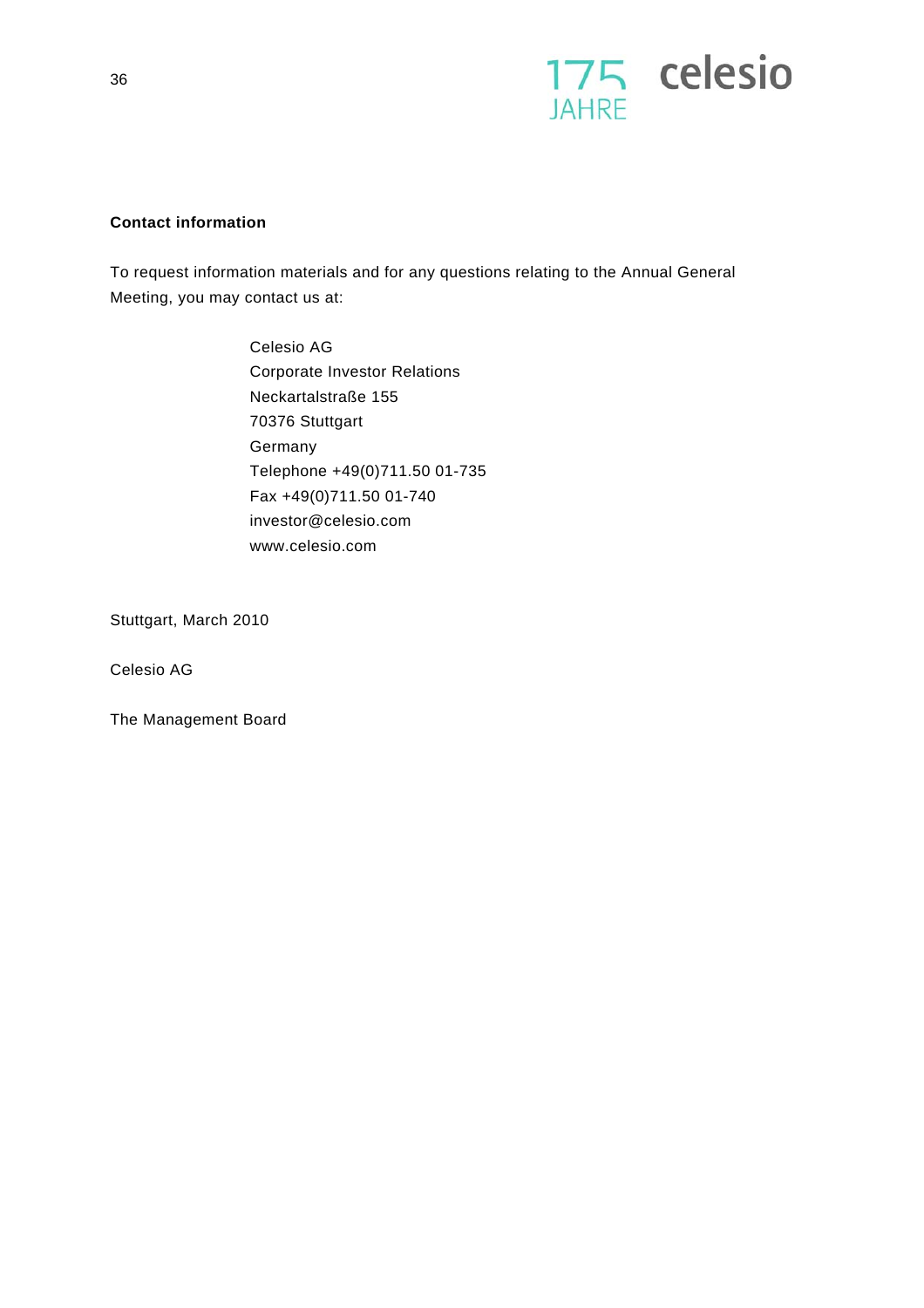

#### **Directions to the Porsche-Arena, Stuttgart**

#### **By car**

### **On the A81 from Singen**

- Take the A81 until the Stuttgart motorway junction *(Autobahnkreuz Stuttgart)*
- Follow the A831 straight on towards Stuttgart until the end of the motorway
- Take B14 towards Stuttgart-Zentrum
- Follow B14 through the whole city
- Follow the NeckarPark signs to the car park
- There is free parking at the P10 car park on Talstraße.

### **On the A81 from Heilbronn**

- Exit A81 at Zuffenhausen
- Take B10 towards Stuttgart-Zentrum
- Exit B10/B27 towards Stuttgart-Zentrum; keep to the right
- Follow B10 (on Heilbronner Straße, then Pragstraße until you reach Wilhelma)
- Follow the NeckarPark signs to the car park
- There is free parking at the P10 car park on Talstraße.

#### **On the A8 from Karlsruhe**

- Take the A8 until the Leonberg motorway junction (*Autobahndreieck Leonberg*)
- Take A81 towards Heilbronn
- Exit A81 at Zuffenhausen
- Take B10 towards Stuttgart-Zuffenhausen/Kornwestheim
- Follow B10 (on Heilbronner Straße, then Pragstraße until you reach Wilhelma)
- Follow the NeckarPark signs to the car park
- There is free parking at the P10 car park on Talstraße.

#### **On the A8 from Munich**

- Exit A8 at Wendlingen
- Take B313 towards Esslingen-Zentrum/Plochingen
- Follow B313 until B10 towards Stuttgart/Esslingen/Plochingen
- Follow B10 until Stuttgart-Ost/Stuttgart-Bad Cannstatt exit, and turn right on Talstraße
- There is free parking at the P10 car park on Talstraße.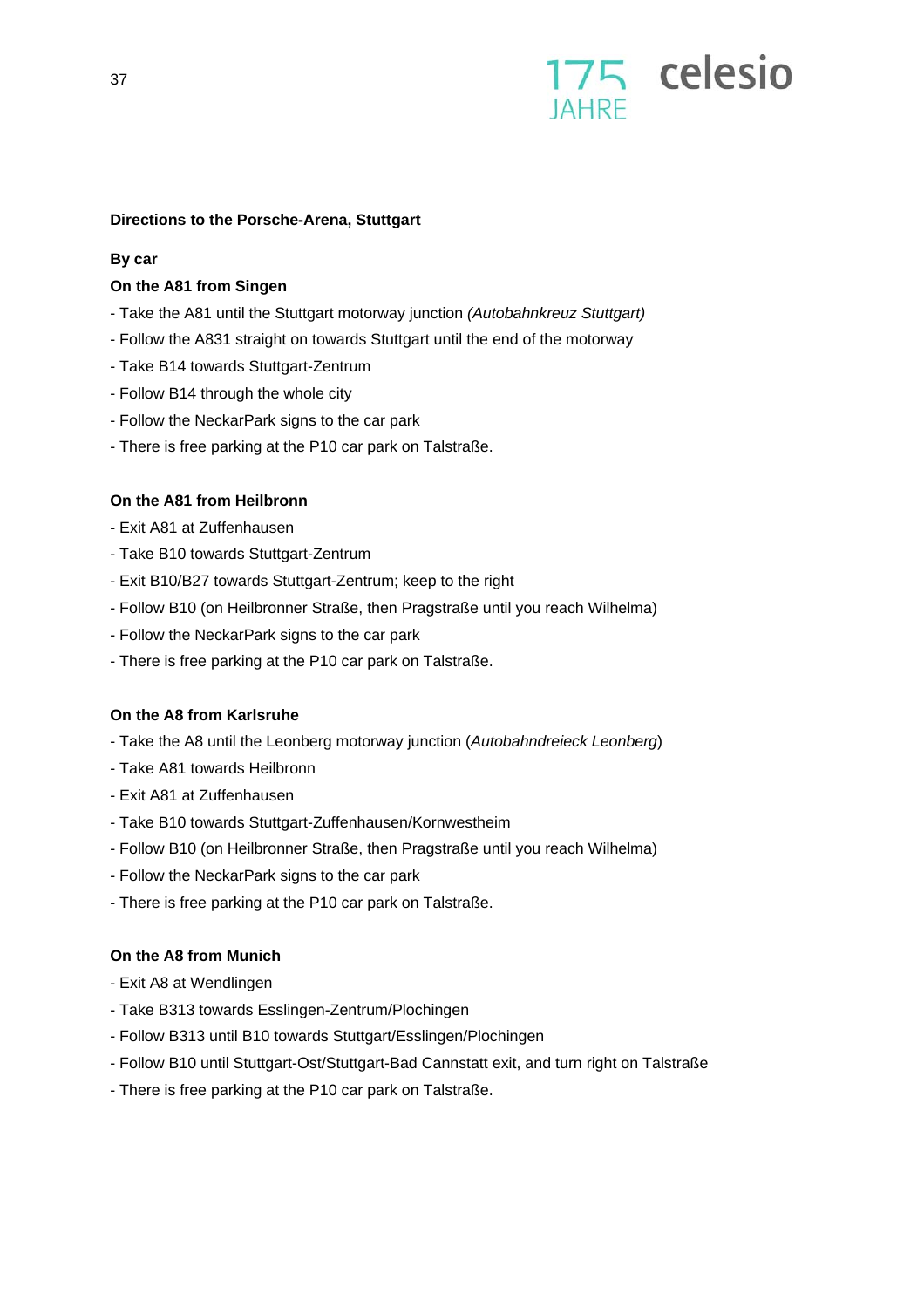

## **By public transport**

### **S-Bahn lines S1, S2, S3**

- Take S-Bahn line S1, S2 or S3 until Bad Cannstatt Bahnhof
- Transfer to Bus line 56 towards Wagenburgstraße
- Alight at NeckarPark (Stadion)

### **Stadtbahn lines U1, U2**

- Take Stadtbahn line U1 or U2 to Bad Cannstatt Wilhelmsplatz
- Walk to Bad Cannstatt Bahnhof, just a few metres away from Bad Cannstatt Wilhelmsplatz
- Transfer to Bus line 56 towards Wagenburgstraße
- Alight at NeckarPark (Stadion)

### **Stadtbahn line U13**

- Take Stadtbahn line U13 to Badstraße (Wilhelmsplatz)
- Walk to Bad Cannstatt Bahnhof, just a few metres away from Badstraße (Wilhelmsplatz)
- Transfer to Bus line 56 towards Wagenburgstraße
- Alight at NeckarPark (Stadion)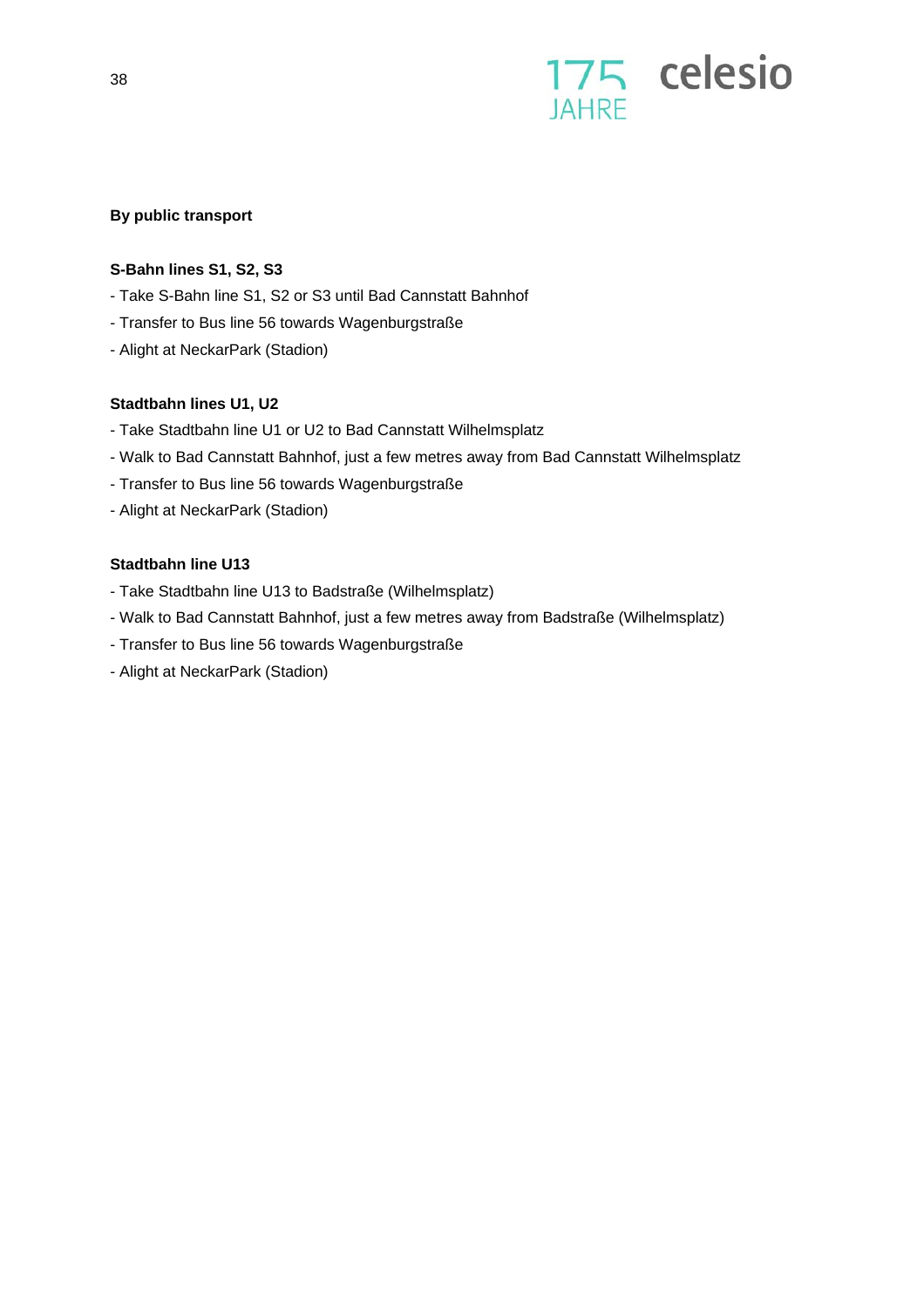

## **Financial calendar**

| Press conference on Annual Results       | 23 March 2010    |
|------------------------------------------|------------------|
| Analyst and investor conference 2010     | 23 March 2010    |
| Annual general meeting 2010              | 6 May 2010       |
| Interim report, 1st quarter 2010         | 12 May 2010      |
| Interim report, 1st half year 2010       | 12 August 2010   |
| Interim report, $1st - 3rd$ quarter 2010 | 11 November 2010 |
| Annual report 2010                       | March 2011       |

Subject to amendment. Other dates and updates can be found at www.celesio.com under Investor Relations/Financial Calendar.

 $\mathsf{r}$